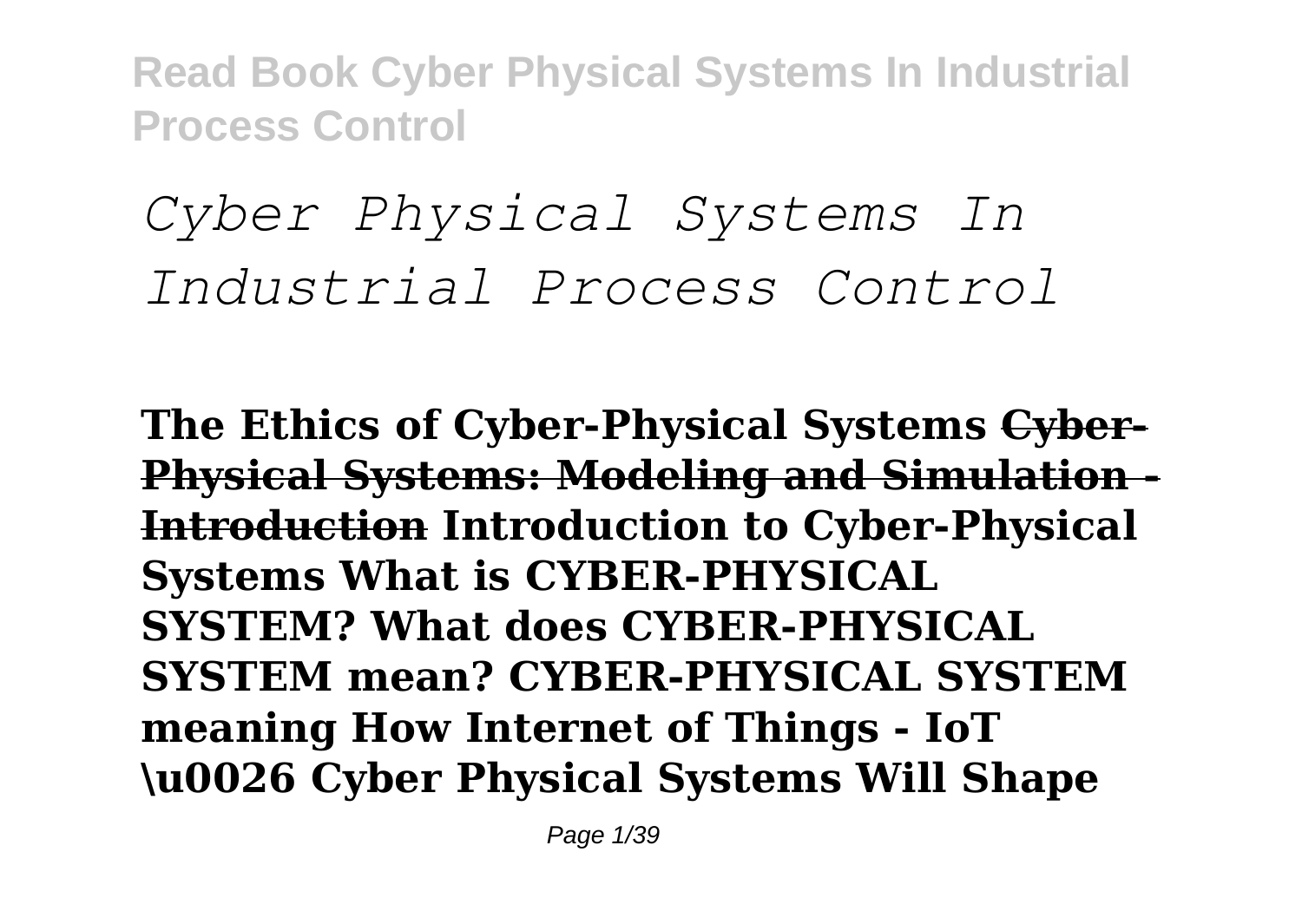**The 4th Industrial Revolution BeyondBIM Podcast | Construction 4.0 - Cyber Physical Systems CE 186: cyber-physical systems** *#CSWAutumn20 / Industry 4.0 and Cyber-Physical Systems Cyber Physical System - Industrie 4.0 - Smart Factory* **Lecture 11 : Industry 4.0: Cyber-Physical Systems and Next-Generation Sensors** 

**Industry Revolution 4.0 - Cyber-Physical SystemIndustry 4.0: Cyber-Physical Systems and Next-Generation Sensors CPSF 01.1 - Cyber-Physical System Fundamentals-01.1 (2012-04-26)** *Components Cyber Physical* Page 2/39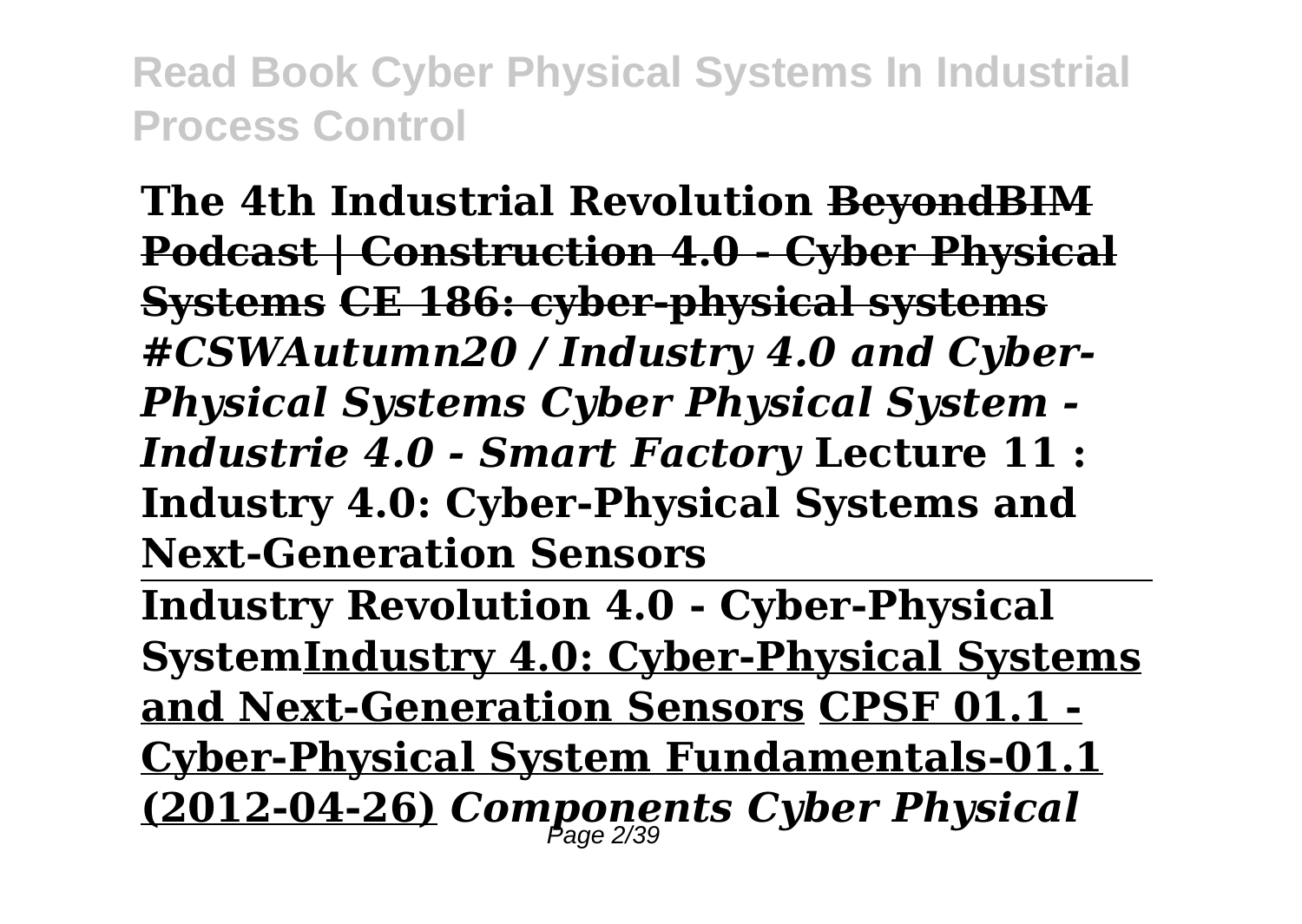#### *Systems* **Cyber-Physical Systems: How Engineering and IT Professionals Change the World**

**Cyber-Physical Systems (CPS) - A Rehash or A New Intellectual Challenge?***More Deterministic Software for Cyber-Physical Systems* **Cyber-physical Production Systems PBS NewsHour full episode, Dec. 17, 2020**  *Mass production will turn into a system of Cyber Physical Systems (CPSs)* **Cyber Physical Systems In Industrial Cyberphysical systems (CPSs) are perceived**

**as the pivotal enabler for a new era of real-**Page 3/39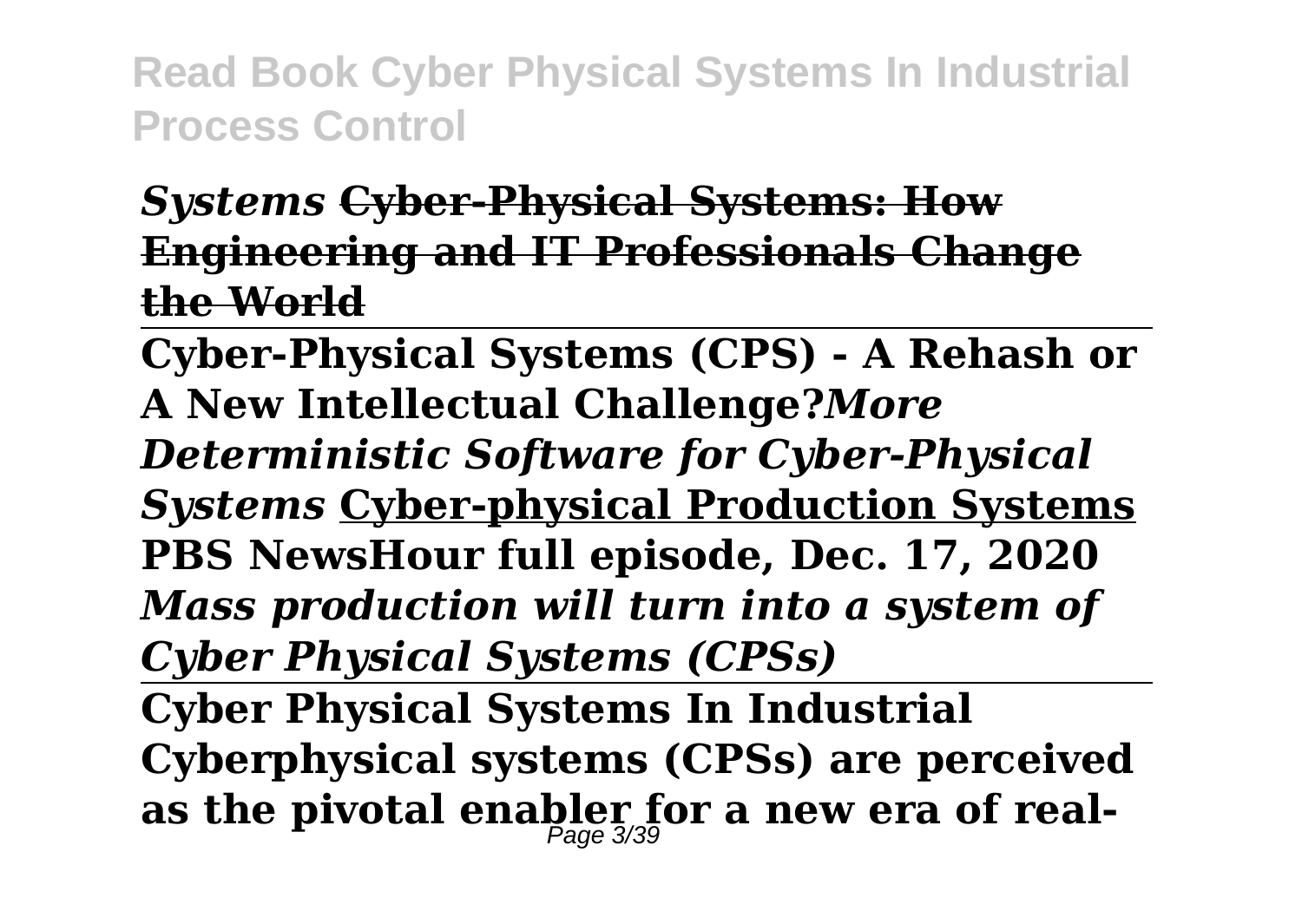## **time Internetbased communication and collaboration among value-chain participants, e.g., devices, systems,...**

**(PDF) Industrial Cyberphysical Systems: A Backbone of the ...**

**The notion of cyber-physical systems (CPS) is applicable to many different application domains, for example, the transportation systems and the energy systems. This article deals with industrial CPS, which we define as CPS concepts applied to the process and** Page 4/39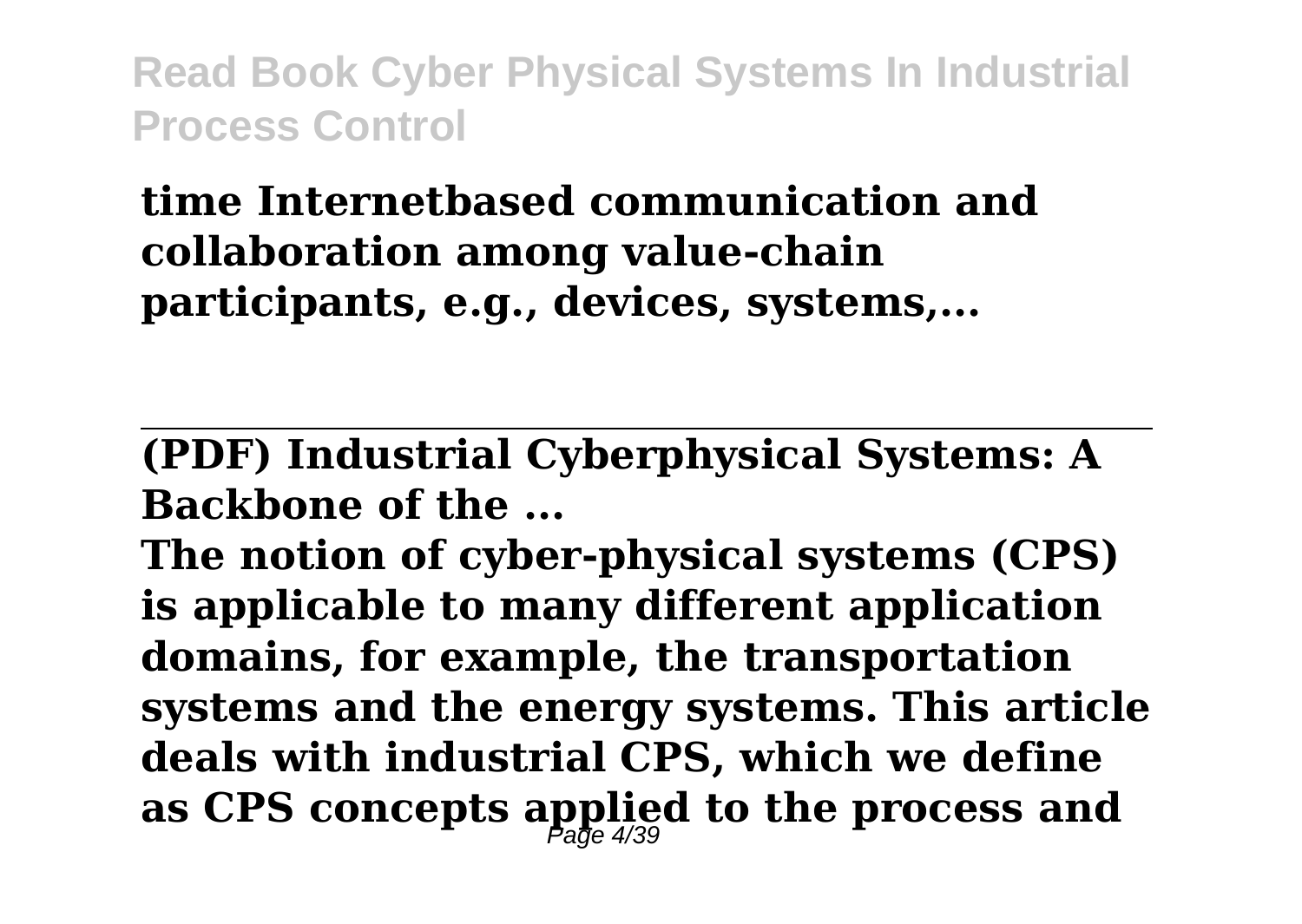**manufacturing industries.**

# **Industrial Cyber-Physical Systems | SpringerLink**

**The goal of iCyPhy (pronounced eye-sigh-fie) is to conduct pre-competitive research on architectures and design, modeling, and analysis techniques for cyber-physical systems, with emphasis on industrial applications. Cyber-physical systems integrate computing, networking, and physical components.** Page 5/39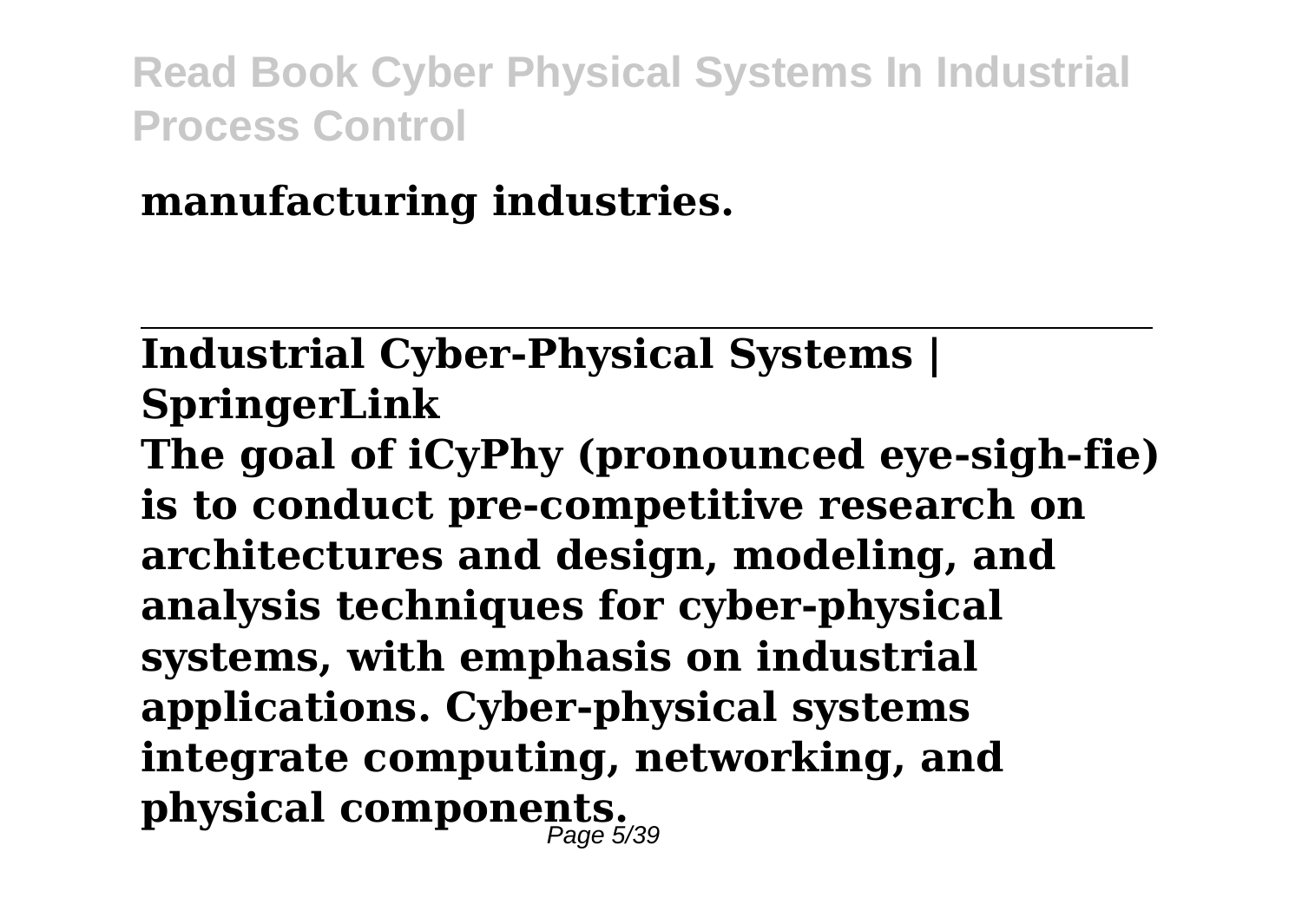**Industrial Cyber-Physical Systems The goal of iCyPhy (pronounced eye-sigh-fie) is to conduct pre-competitive research on architectures and design, modeling, and analysis techniques for cyber-physical systems, with emphasis on industrial applications. Cyber-physical systems integrate computing, networking, and physical components. Applications include transportation systems, automation, security, smart buildings, smart cities,** Page 6/39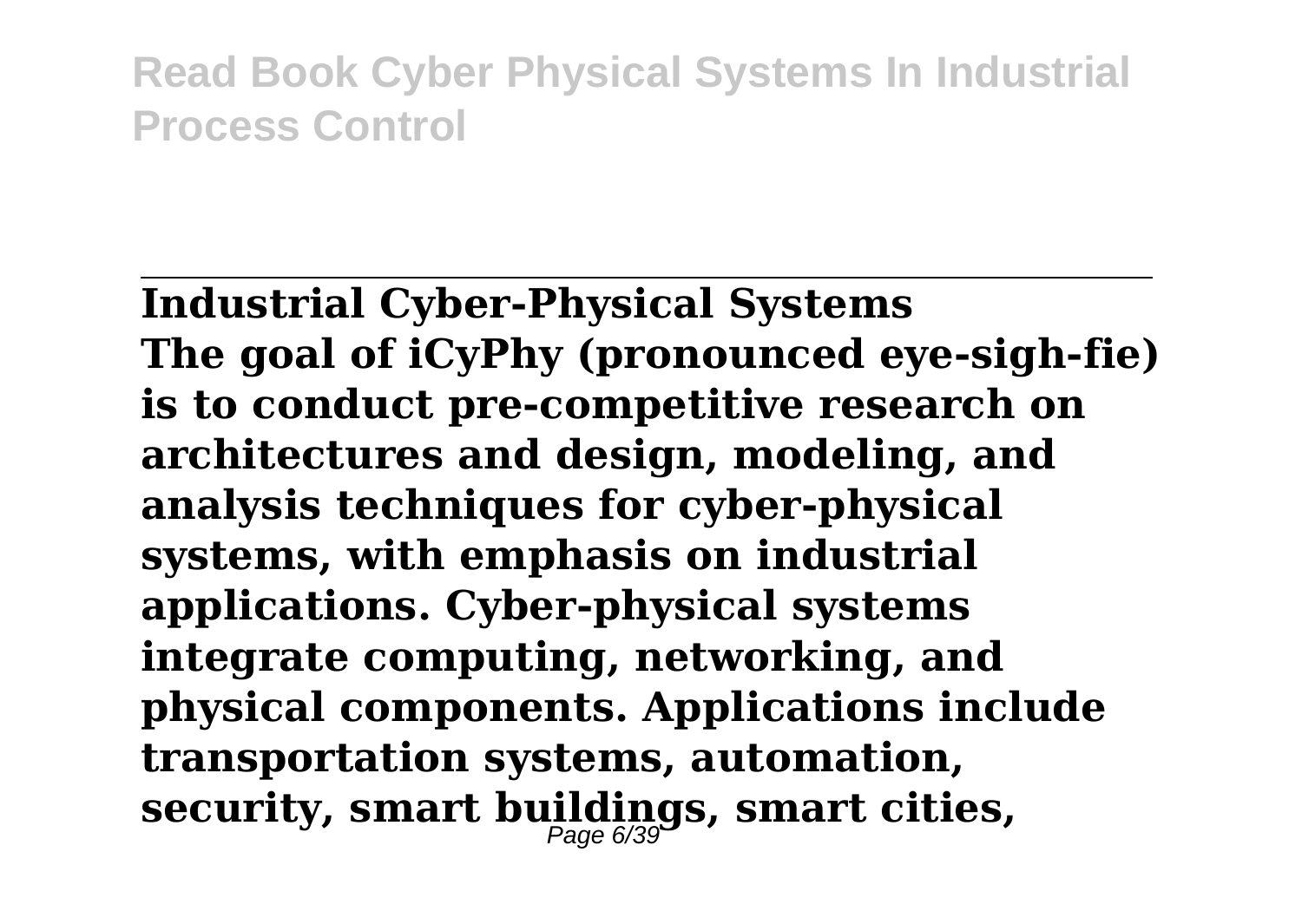# **medical systems, energy generation and distribution, water distribution, agriculture, process ...**

#### **Industrial Cyber-Physical Systems | Swarm Lab**

**The industrial scenario is undergoing exponential changes, mainly due to the different technologies that emerge quickly and the ever increasing demand…**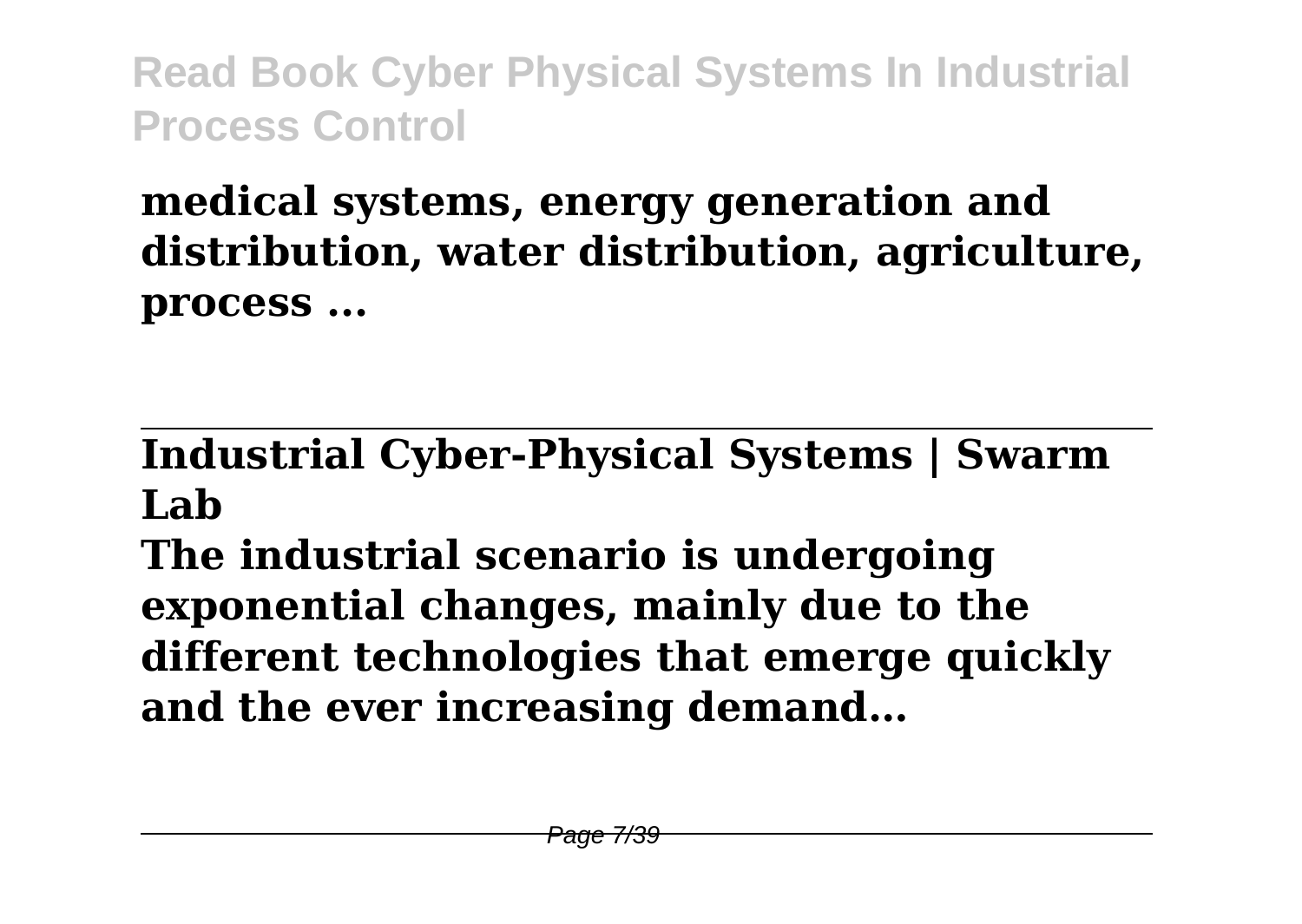## **Cyber-physical systems architectures for industrial ...**

**Cyber Physical Systems in Industry 4.0 In the modern world everything wants to be networked. The smartphone with the car, the coffee machine with the alarm clock, the blinds with the sunrise, the smartwatch with the health app and best of all, the refrigerator with the digital shopping list.**

# **Cyber Physical Systems in Industry 4.0 – InVET**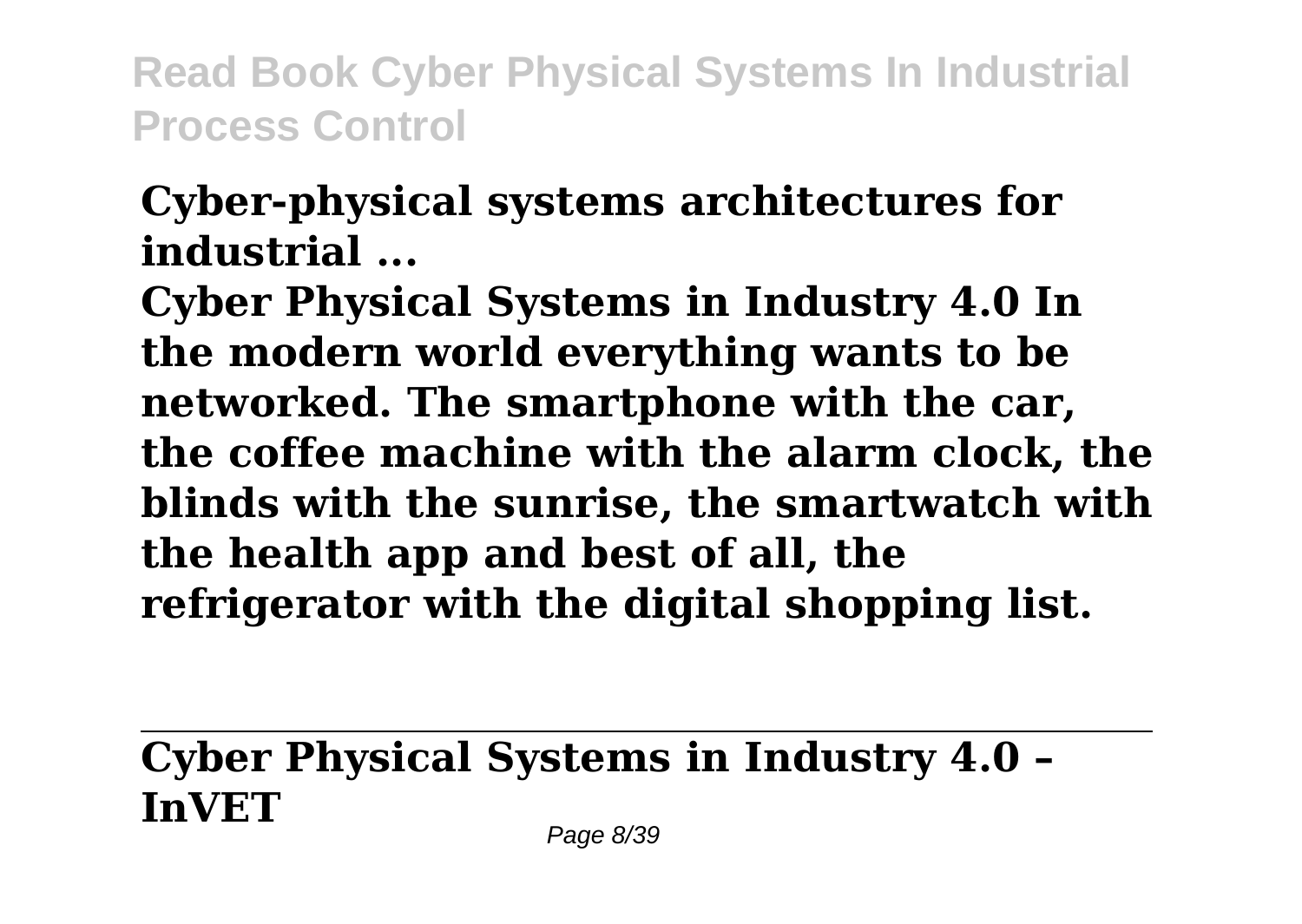**The Global Cyber Physical System Market report draws precise insights by examining the latest and prospective industry trends and helping readers recognize the products and services that are boosting revenue growth and profitability. The study performs a detailed analysis of all the significant factors, including drivers, constraints, threats ...**

**Cyber Physical System Market: Qualitative Analysis of the ...** Page 9/39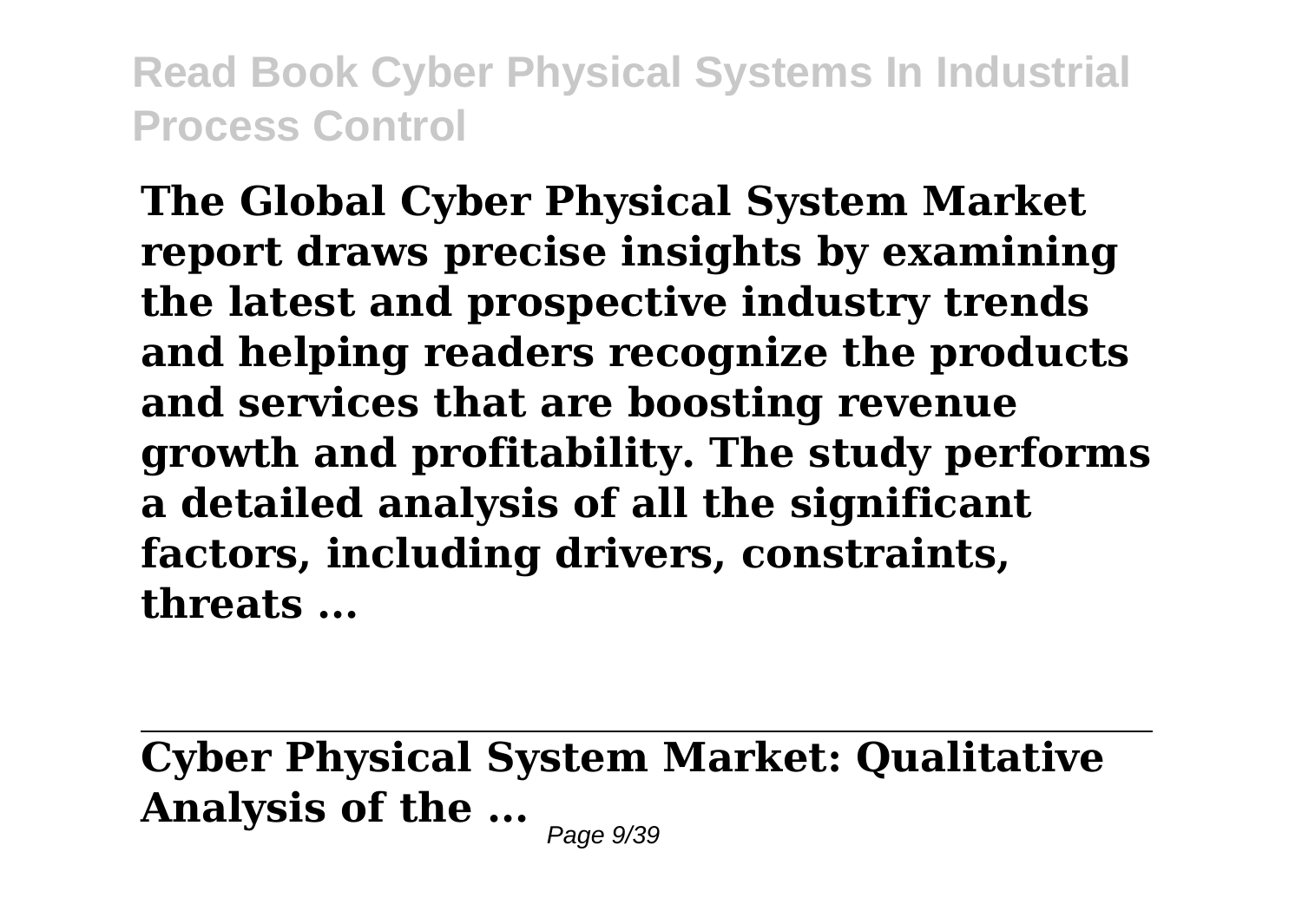**In this context, the recent riseof cyberphysical systems (CPSs) and smart, connected equipment paves the way for additional opportunities for the service business among the lifecycle and pivots of...**

**(PDF) The Impact of Cyber-physical Systems on Industrial ...**

**A cyberphysical system is a computer system in which a mechanism is controlled or monitored by computer-based algorithms. In cyber-physical systems, physical and** Page 10/39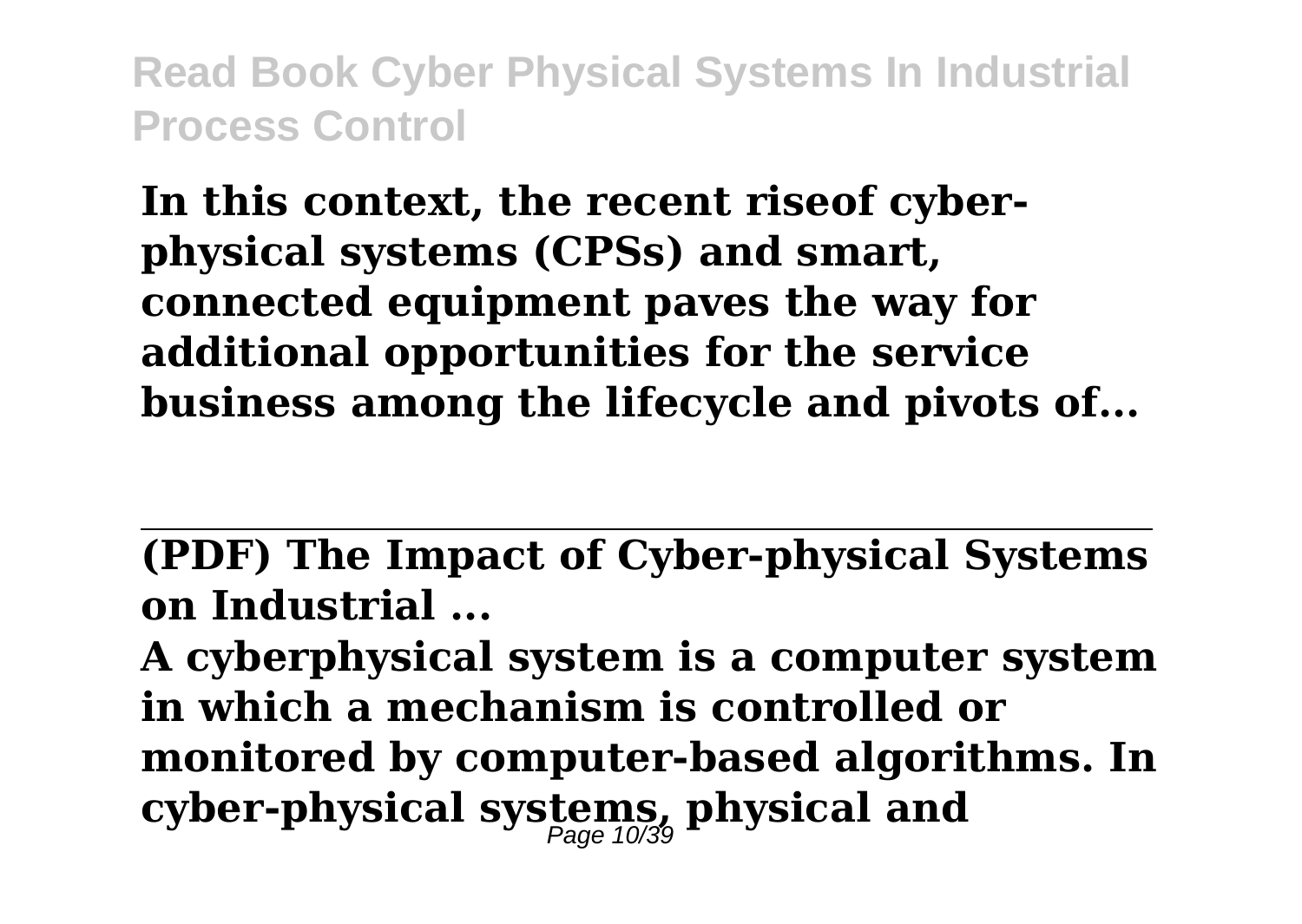**software components are deeply intertwined, able to operate on different spatial and temporal scales, exhibit multiple and distinct behavioral modalities, and interact with each other in ways that change with context. Examples of CPS include smart grid, autonomous automobile systems, medical monitoring, industrial control systems, robot**

**Cyber-physical system - Wikipedia Cyber Physical Systems (CPSs) are** Page 11/39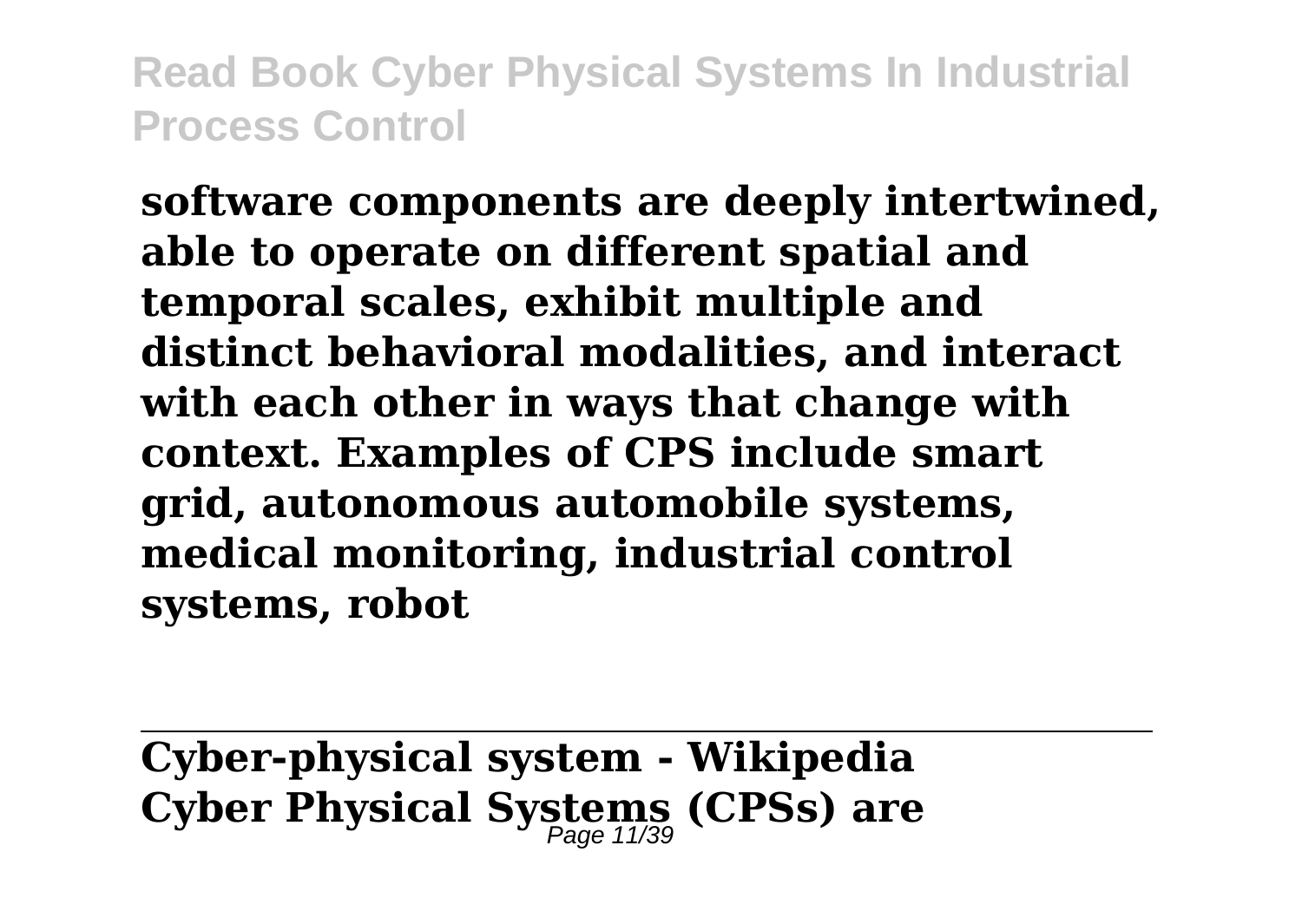**electronic control systems that control physical machines such as motors and valves in an industrial plant. In a networked environment, the security of the physical machines depends on the security of the electronic control systems, but cybersecurity is not typically the main design concern.**

**Security of Cyber-Physical Systems | CSIAC The implementation of supported lifetimes strategies for technologies is going to have a much greater impact on the defense** Page 12/39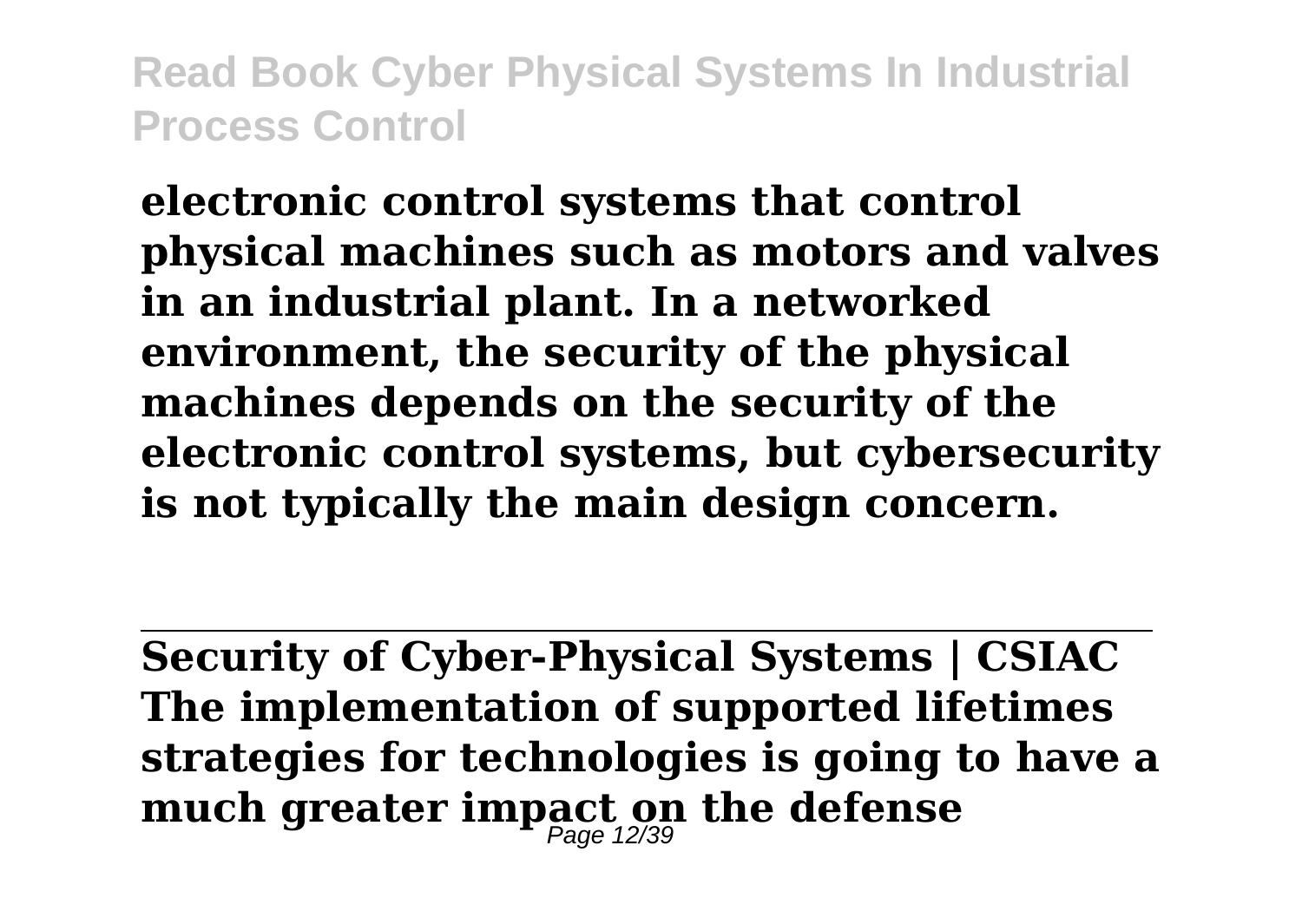**industrial base, as the requirement for adaptable modularity in the hitherto largely "designed for purpose" cyber-physical systems will increase component design and cost, with the added requirement that critical systems demand minimal or no system downtime.**

**Resilient Industrial Control Systems (ICS) & Cyber ... Industrial control systems typically involve a** large spectrum of overlapping cyber-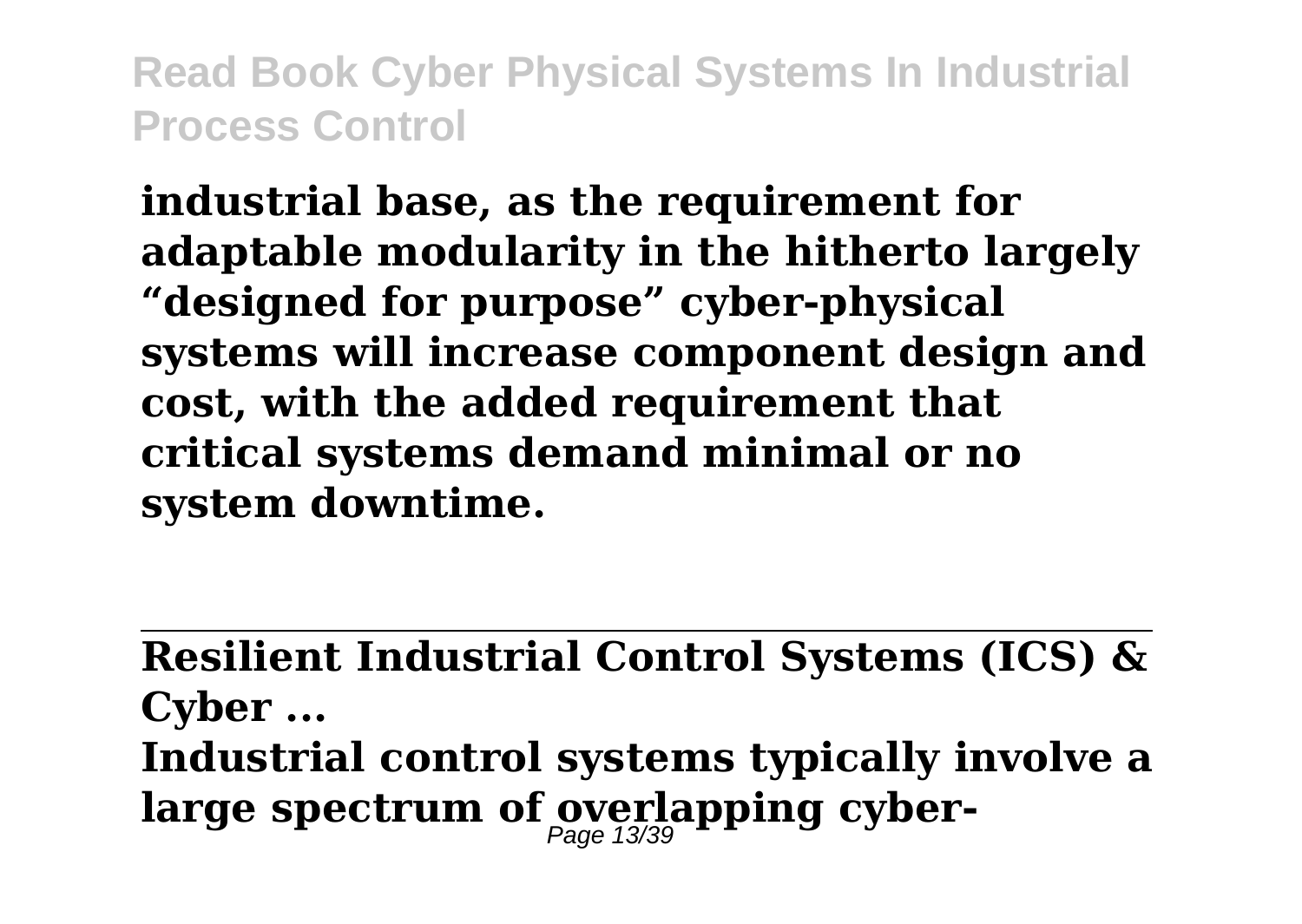**physical security measures used to protect their operational components. As such, understanding which security measures and ICS components should be compromised so as to disturb the normal operation of the system with minimal cost for an attacker is a challenging ...**

**Measuring cyber-physical security in industrial control ... Cyber-Physical Systems (CPS) comprise interacting digital, analog, physical, and** Page 14/39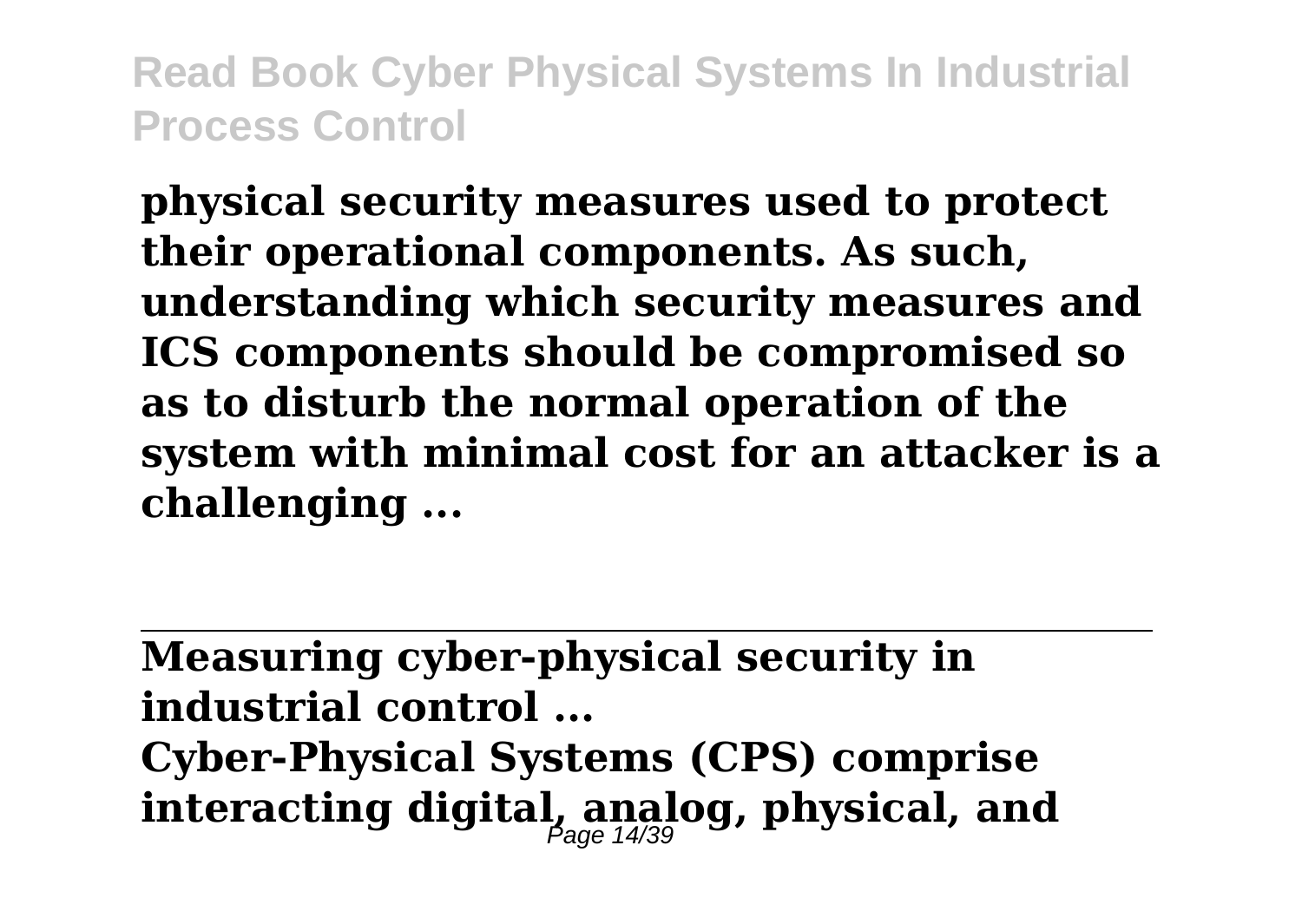**human components engineered for function through integrated physics and logic. These systems will provide the foundation of our critical infrastructure, form the basis of emerging and future smart services, and improve our quality of life in many areas.**

**Cyber-Physical Systems | NIST Over the last years, Industrial Control Systems (ICS) have become increasingly exposed to a wide range of cyber-physical threats. Efficient models and techniques** Page 15/39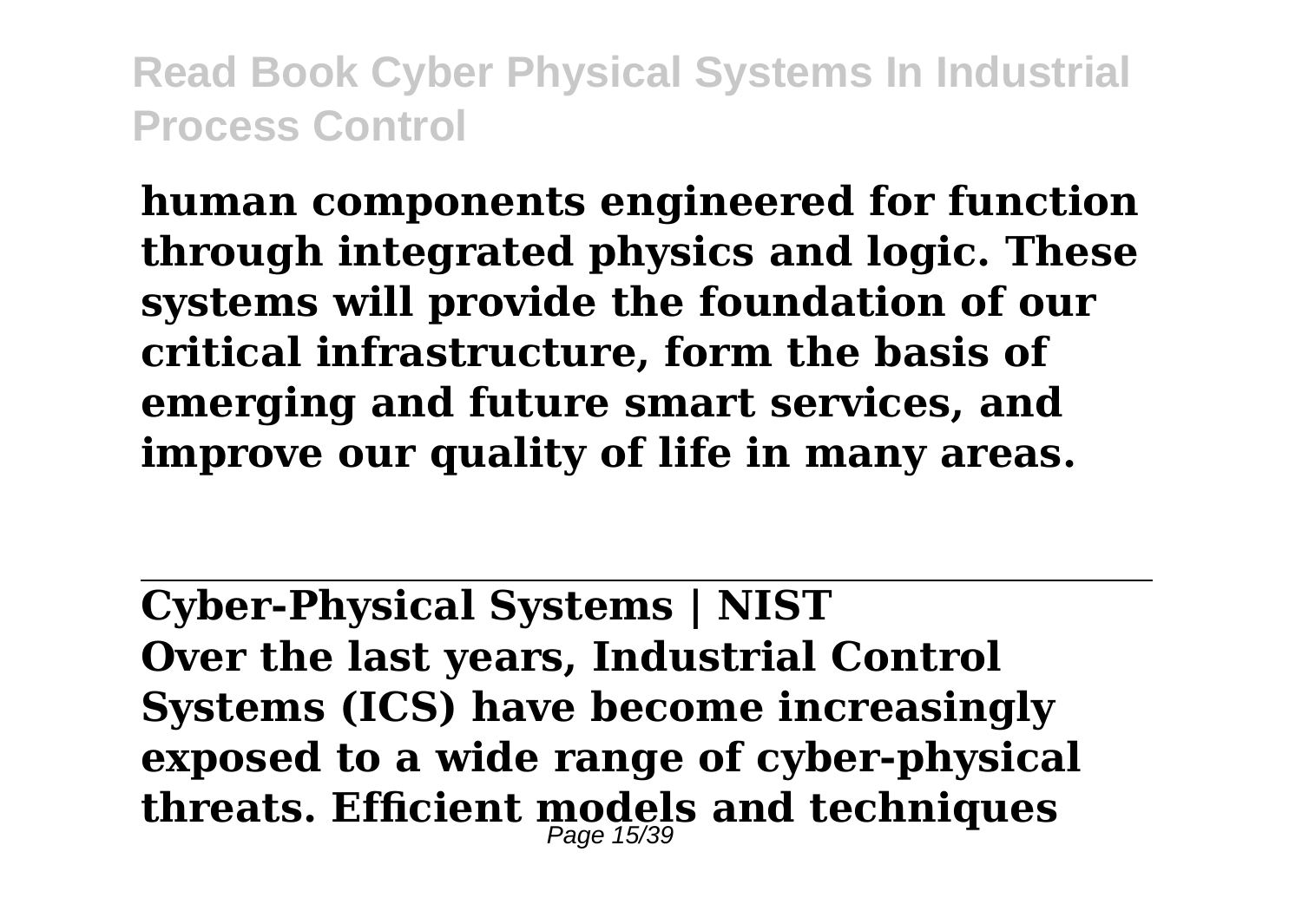**able to capture their complex structure and identify critical cyber-physical components are therefore essential. AND/OR graphs have proven very useful in this**

**Assessing Cyber-Physical Security in Industrial Control ...**

**Cyber-physical systems (CPSs) are a new generation of control systems and techniques that help promote prospective interdisciplinary research. A wide range of theories and methodologies are currently** Page 16/39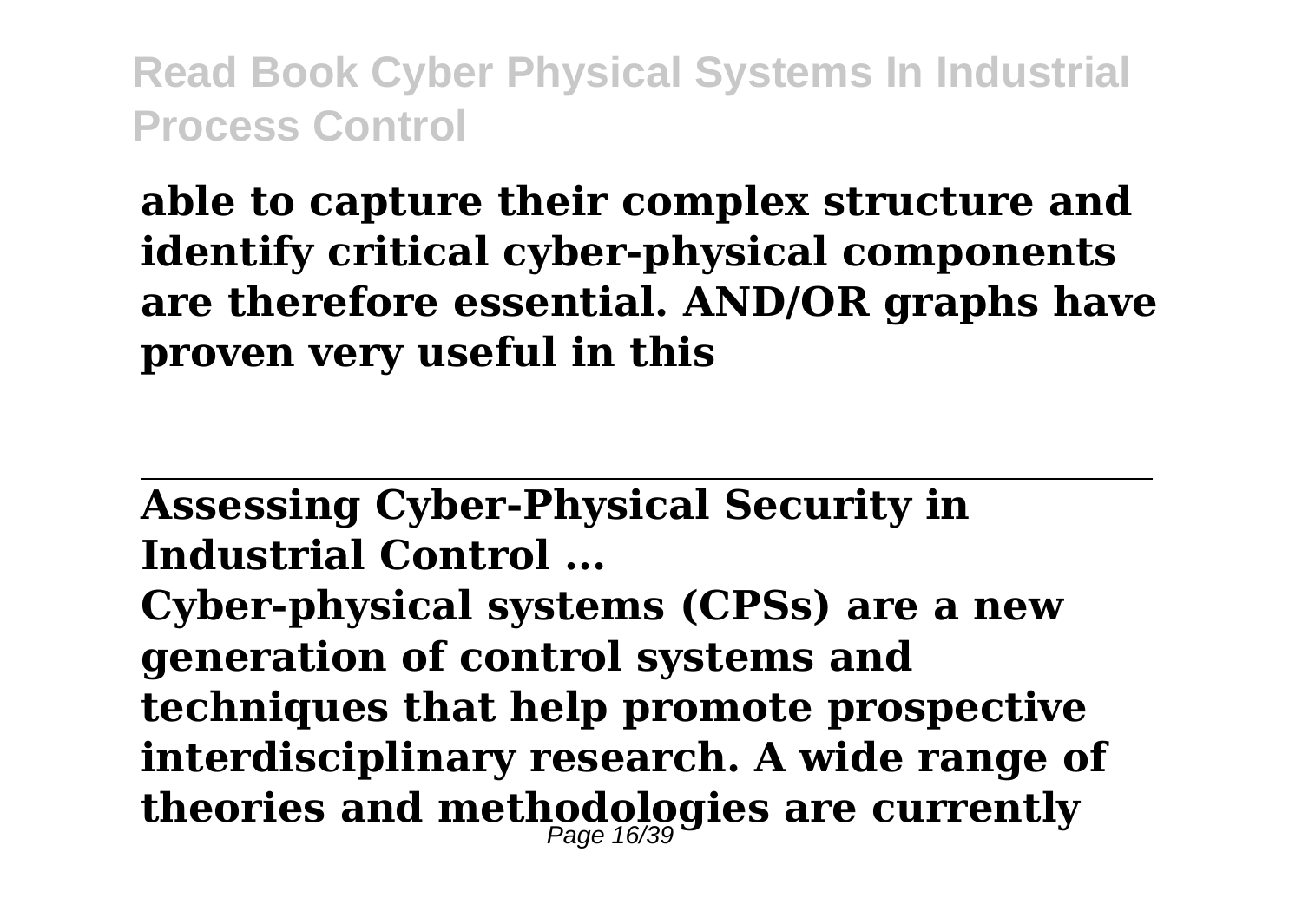## **being investigated and developed in this area to tackle various complex and challenging problems.**

#### **cyber physical systems and control [PDF] Download**

**Cyber-physical systems essentially enable us to make industrial systems capable to communicate and network them, which then adds to existing manufacturing possibilities. They result to new possibilities in areas such as structural health monitoring, track and** Page 17/39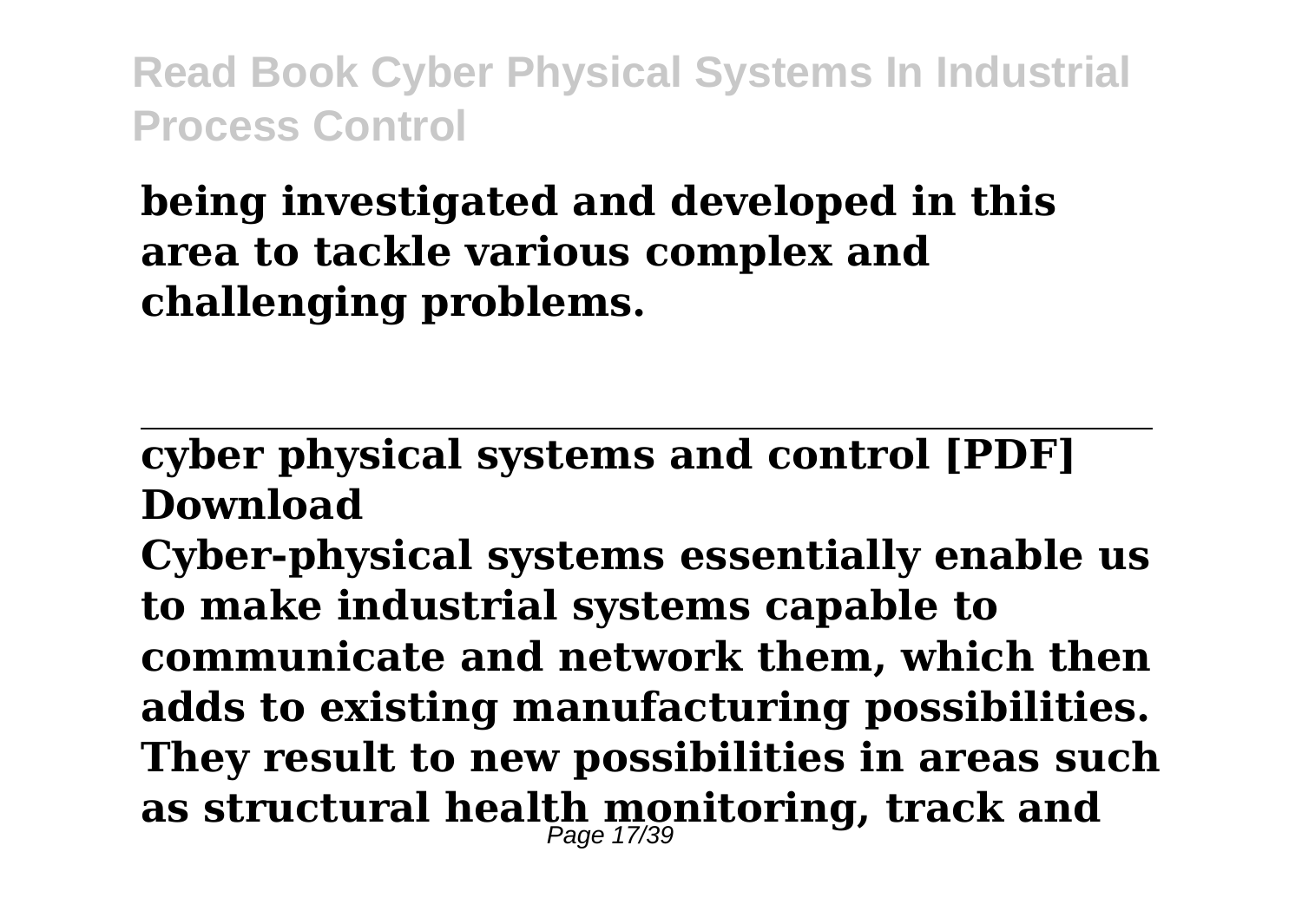#### **trace, remote diagnosis, remote services, remote control, condition monitoring, systems health monitoring and so forth.**

**Industry 4.0: fourth industrial revolution guide to ...**

**Design a cyber-physical system with minimal cost for the customer and for the company subject to system requirements constraints Design problem . ... Compliance: A Formulation Suitable for Industrial Applications A hybrid dynamical system with** Page 18/39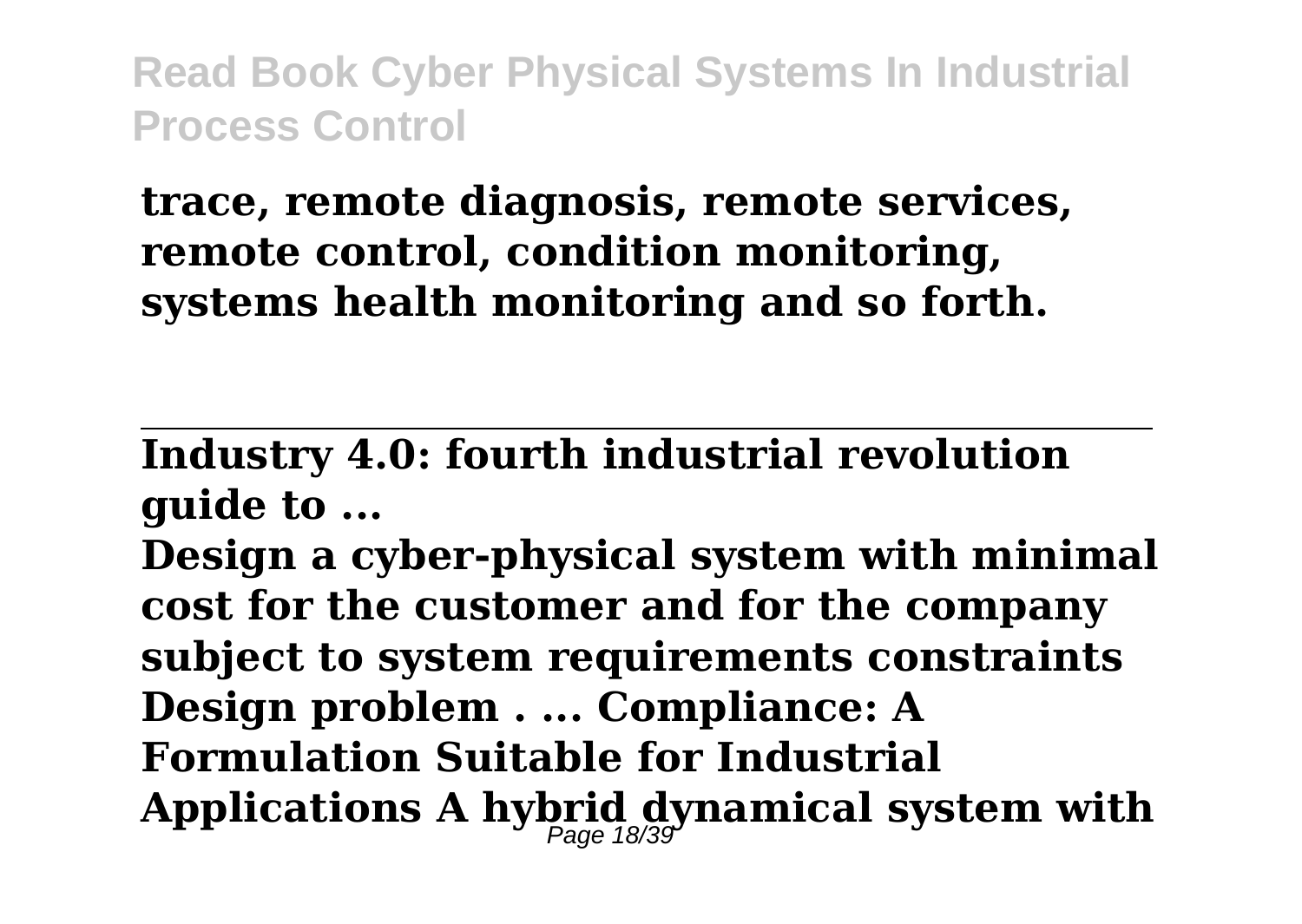#### **a specific controller is compliant with the system requirements if P**

**Control Design and Verification of Cyberphysical Systems ...**

**Electrical power systems are typical cyberphysical systems with sophisticated control and communication. With the high penetration of renewables, power electronics and demand response devices, as well as the tightly coupled cyber and physical networks, future power systems will** Page 19/39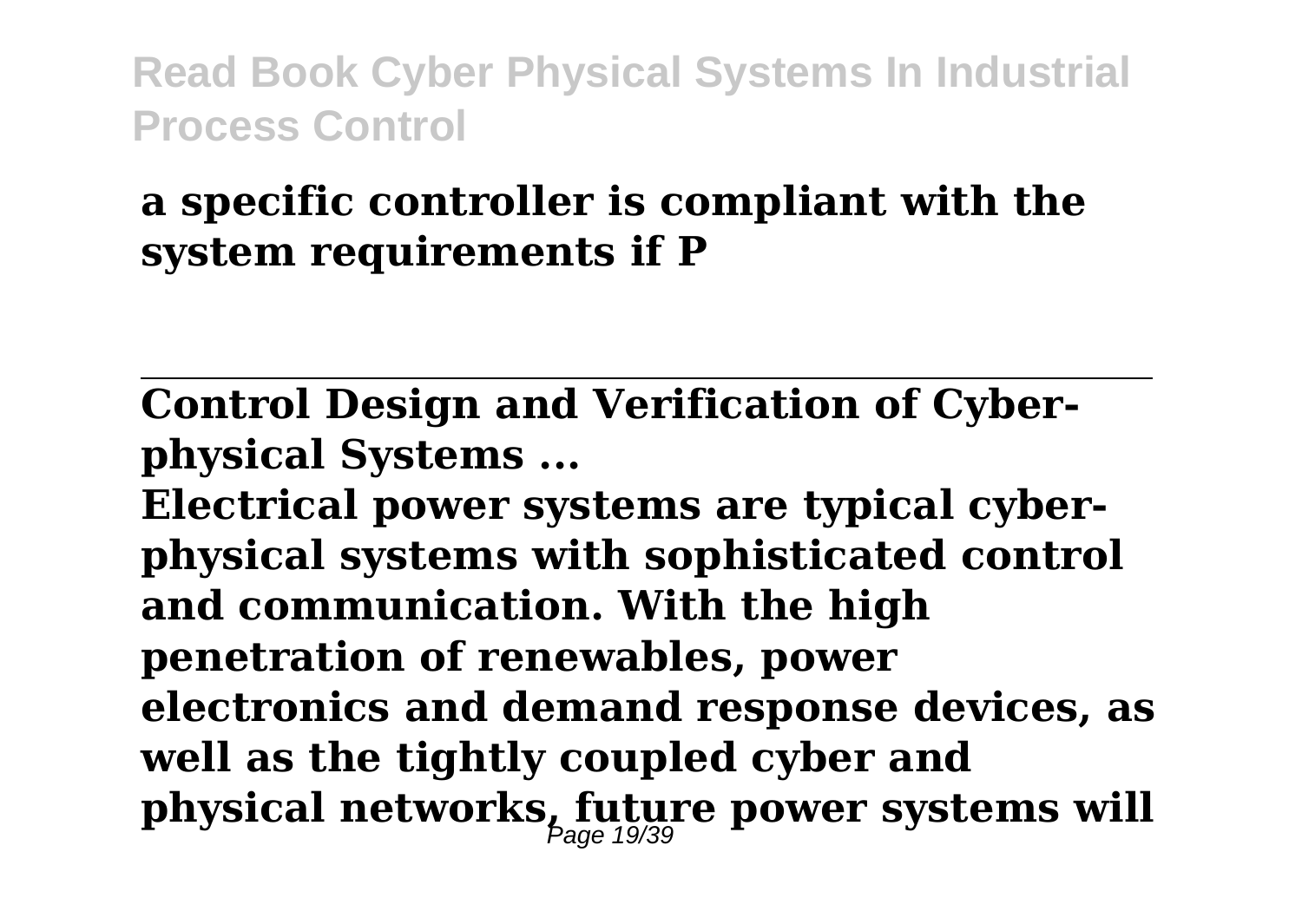#### **be more complex with stochastics and more vulnerable under ...**

**The Ethics of Cyber-Physical Systems Cyber-Physical Systems: Modeling and Simulation - Introduction Introduction to Cyber-Physical Systems What is CYBER-PHYSICAL SYSTEM? What does CYBER-PHYSICAL SYSTEM mean? CYBER-PHYSICAL SYSTEM meaning How Internet of Things - IoT \u0026 Cyber Physical Systems Will Shape** Page 20/39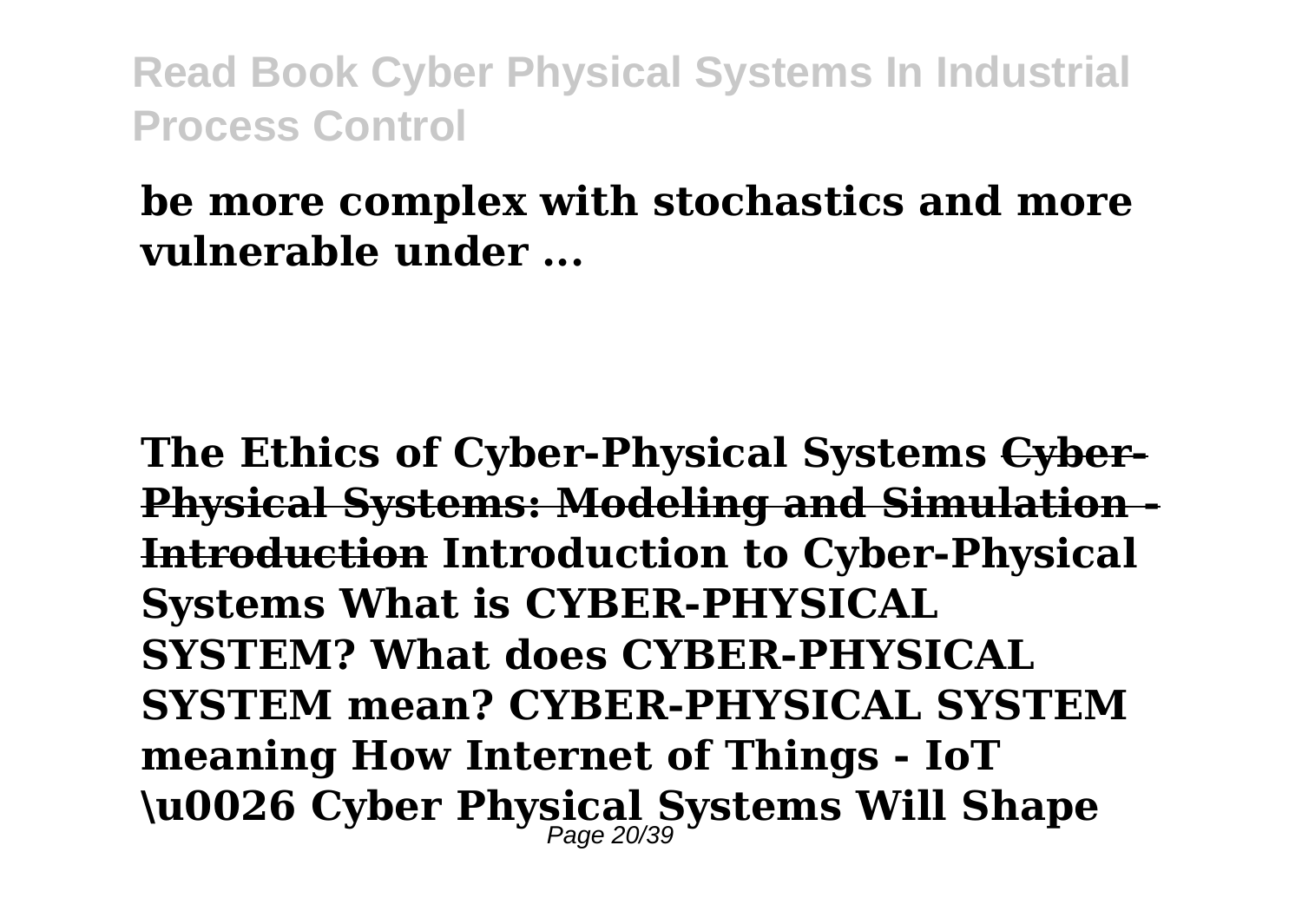**The 4th Industrial Revolution BeyondBIM Podcast | Construction 4.0 - Cyber Physical Systems CE 186: cyber-physical systems** *#CSWAutumn20 / Industry 4.0 and Cyber-Physical Systems Cyber Physical System - Industrie 4.0 - Smart Factory* **Lecture 11 : Industry 4.0: Cyber-Physical Systems and Next-Generation Sensors** 

**Industry Revolution 4.0 - Cyber-Physical SystemIndustry 4.0: Cyber-Physical Systems and Next-Generation Sensors CPSF 01.1 - Cyber-Physical System Fundamentals-01.1 (2012-04-26)** *Components Cyber Physical* Page 21/39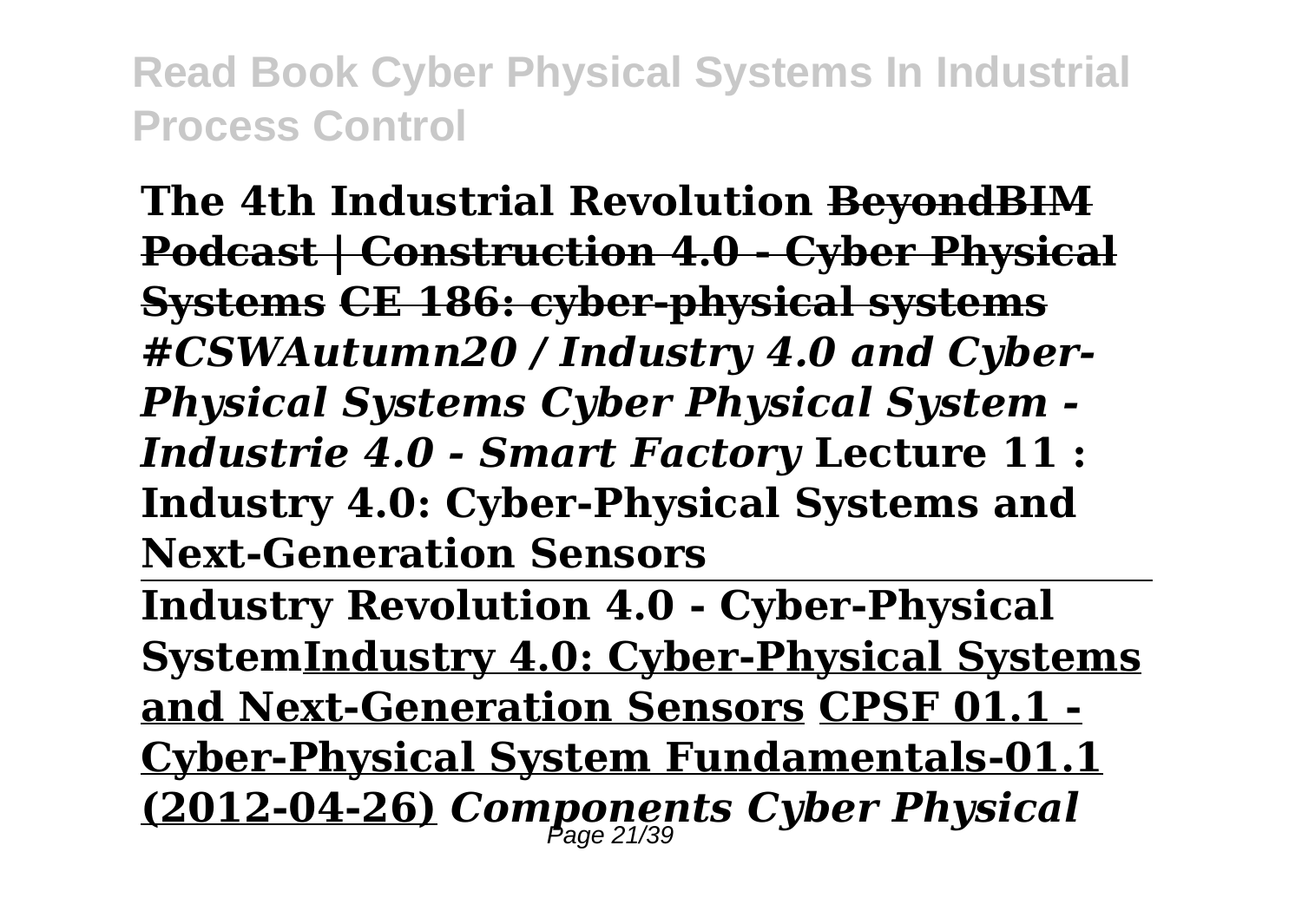#### *Systems* **Cyber-Physical Systems: How Engineering and IT Professionals Change the World**

**Cyber-Physical Systems (CPS) - A Rehash or A New Intellectual Challenge?***More Deterministic Software for Cyber-Physical Systems* **Cyber-physical Production Systems PBS NewsHour full episode, Dec. 17, 2020**  *Mass production will turn into a system of Cyber Physical Systems (CPSs)* **Cyber Physical Systems In Industrial Cyberphysical systems (CPSs) are perceived**

**as the pivotal enabler for a new era of real-**Page 22/39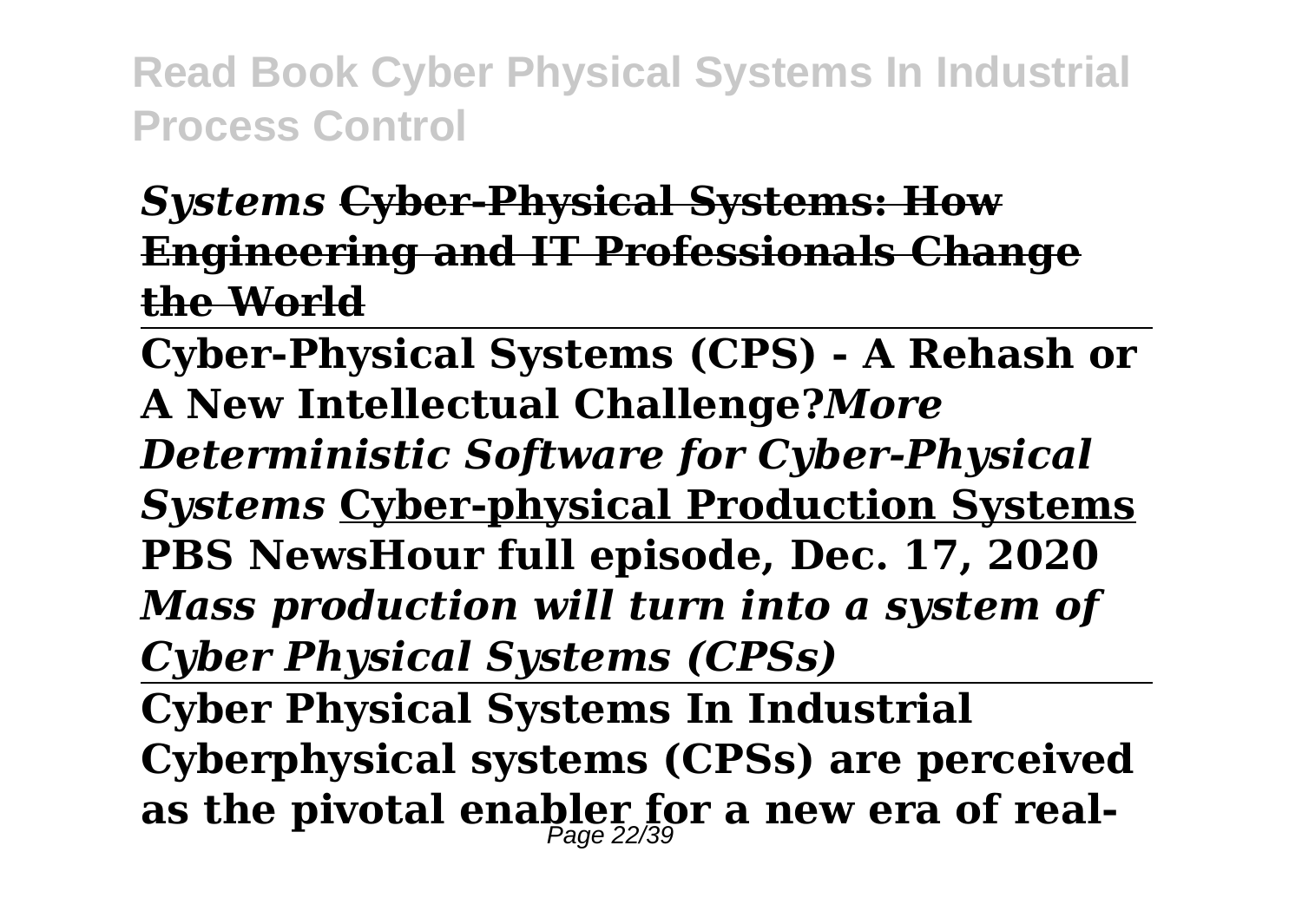## **time Internetbased communication and collaboration among value-chain participants, e.g., devices, systems,...**

**(PDF) Industrial Cyberphysical Systems: A Backbone of the ...**

**The notion of cyber-physical systems (CPS) is applicable to many different application domains, for example, the transportation systems and the energy systems. This article deals with industrial CPS, which we define as CPS concepts applied to the process and** Page 23/39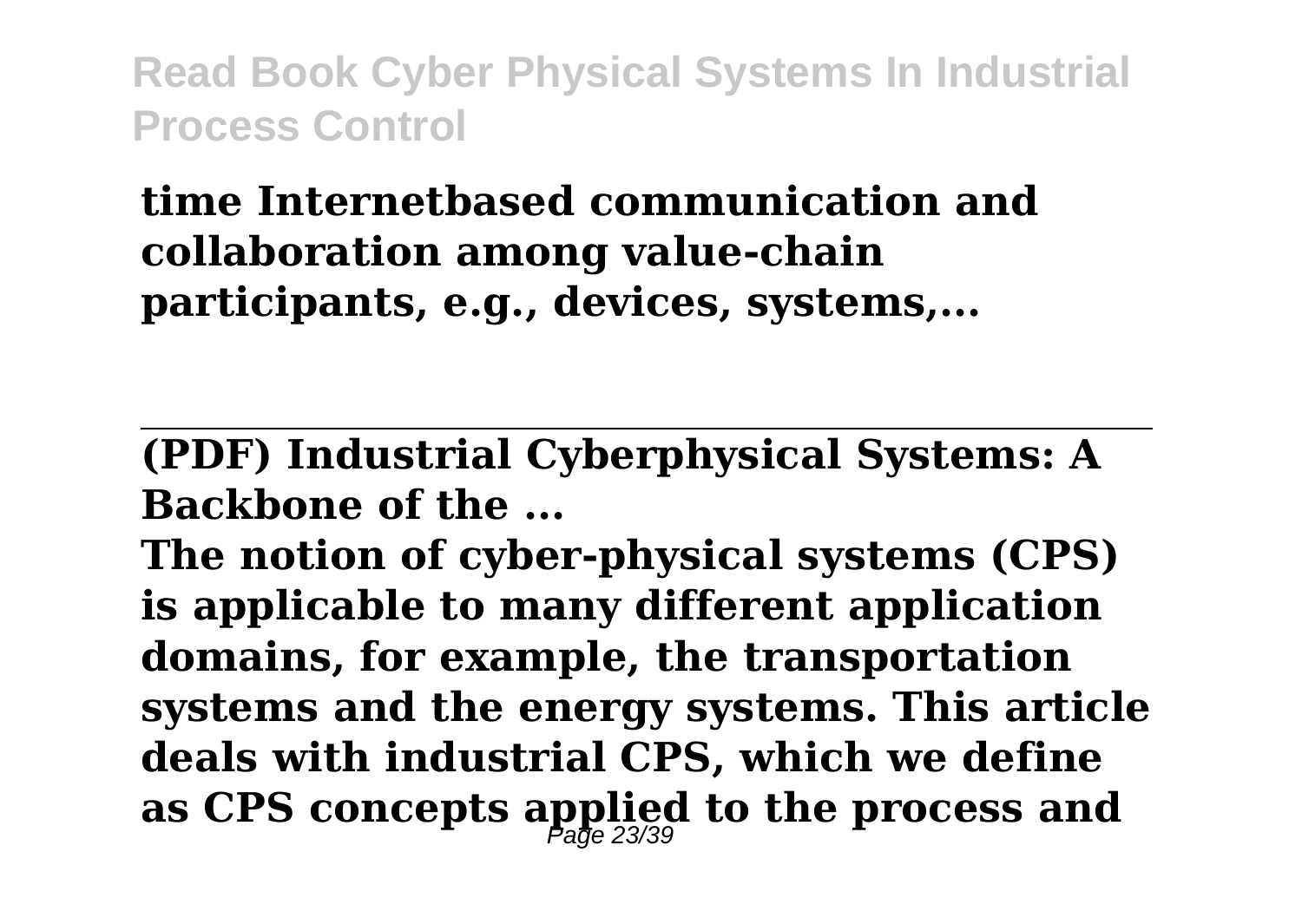**manufacturing industries.**

# **Industrial Cyber-Physical Systems | SpringerLink**

**The goal of iCyPhy (pronounced eye-sigh-fie) is to conduct pre-competitive research on architectures and design, modeling, and analysis techniques for cyber-physical systems, with emphasis on industrial applications. Cyber-physical systems integrate computing, networking, and physical components.** Page 24/39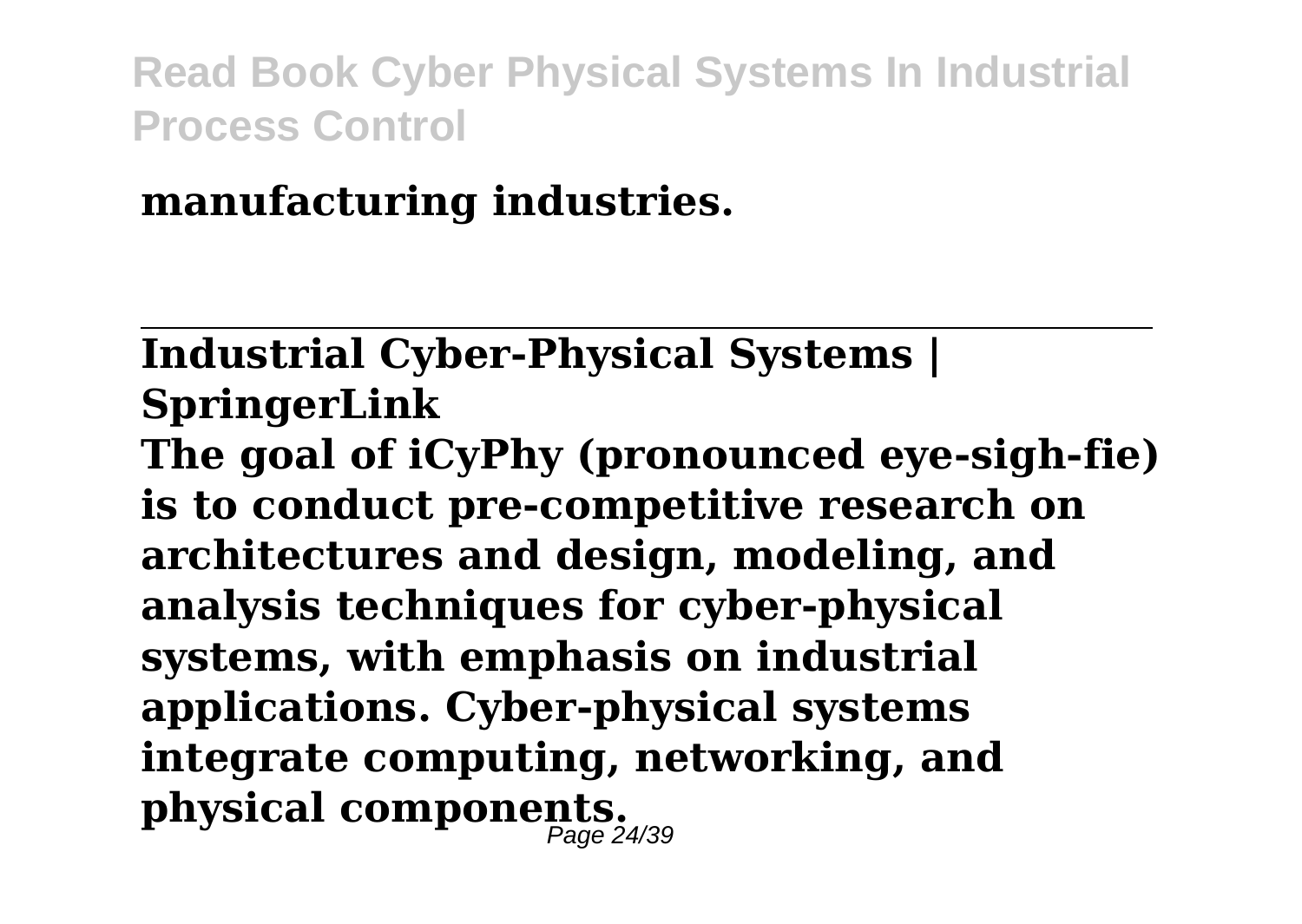**Industrial Cyber-Physical Systems The goal of iCyPhy (pronounced eye-sigh-fie) is to conduct pre-competitive research on architectures and design, modeling, and analysis techniques for cyber-physical systems, with emphasis on industrial applications. Cyber-physical systems integrate computing, networking, and physical components. Applications include transportation systems, automation, security, smart buildings, smart cities,** Page 25/39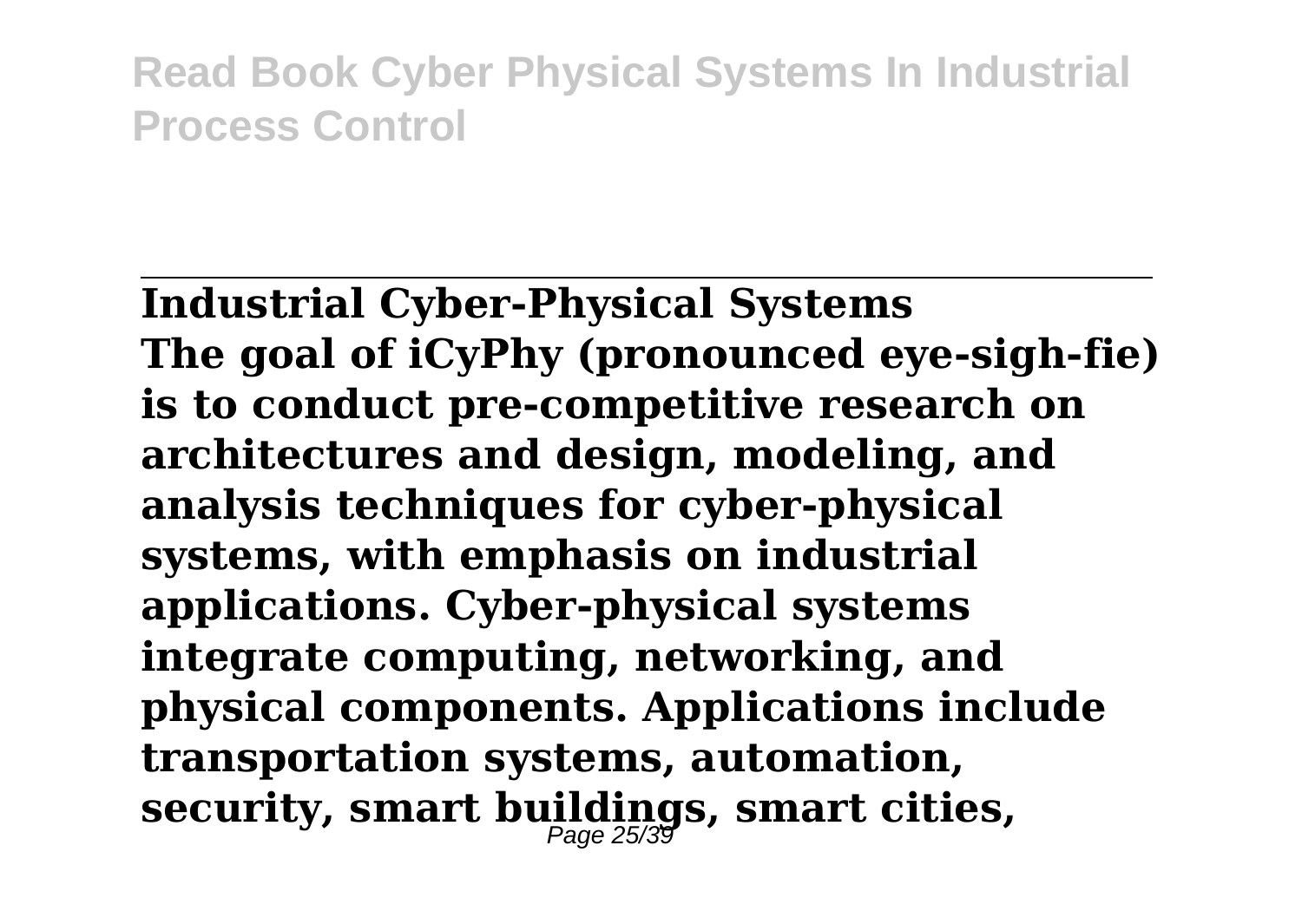# **medical systems, energy generation and distribution, water distribution, agriculture, process ...**

#### **Industrial Cyber-Physical Systems | Swarm Lab**

**The industrial scenario is undergoing exponential changes, mainly due to the different technologies that emerge quickly and the ever increasing demand…**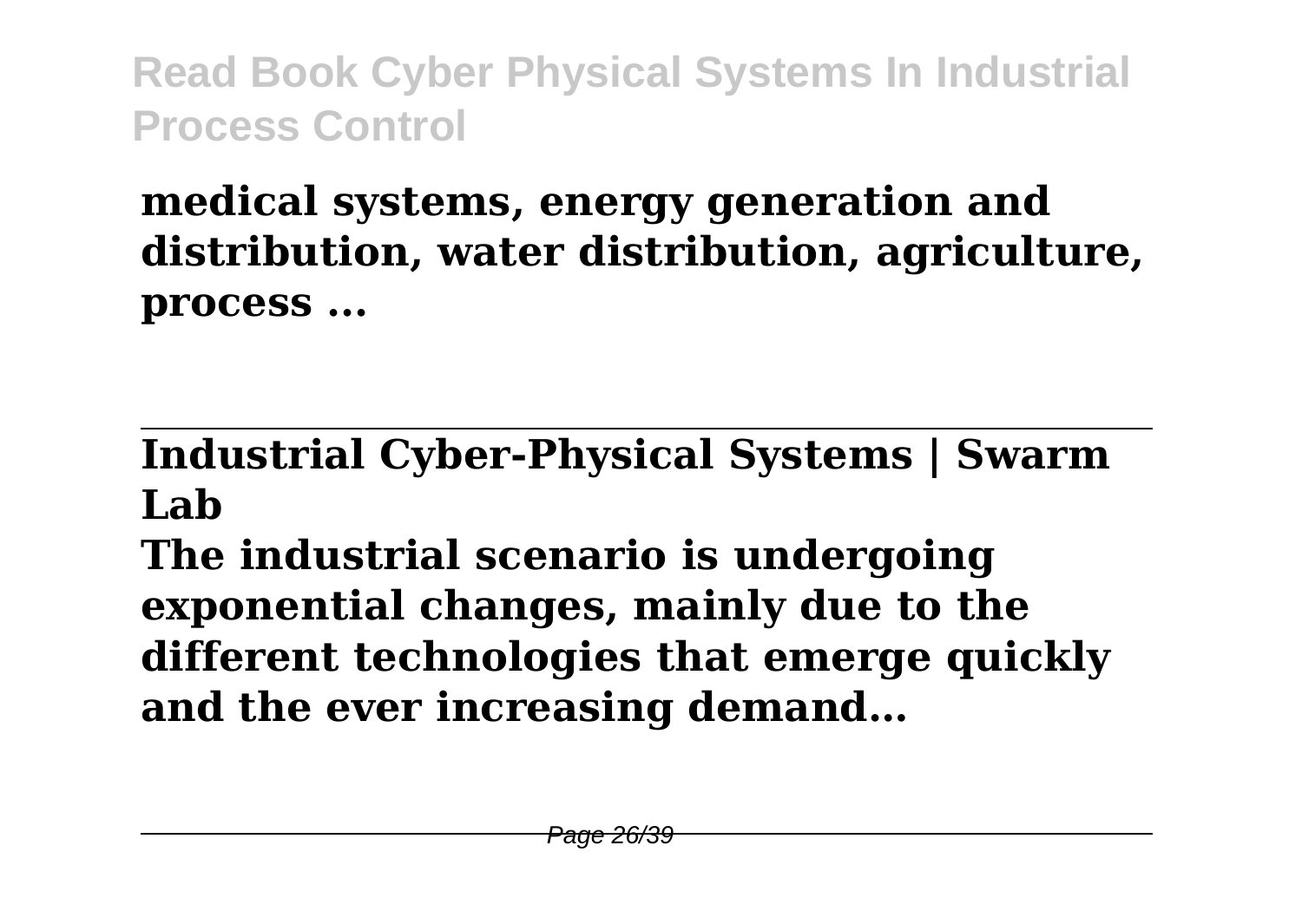#### **Cyber-physical systems architectures for industrial ...**

**Cyber Physical Systems in Industry 4.0 In the modern world everything wants to be networked. The smartphone with the car, the coffee machine with the alarm clock, the blinds with the sunrise, the smartwatch with the health app and best of all, the refrigerator with the digital shopping list.**

## **Cyber Physical Systems in Industry 4.0 – InVET**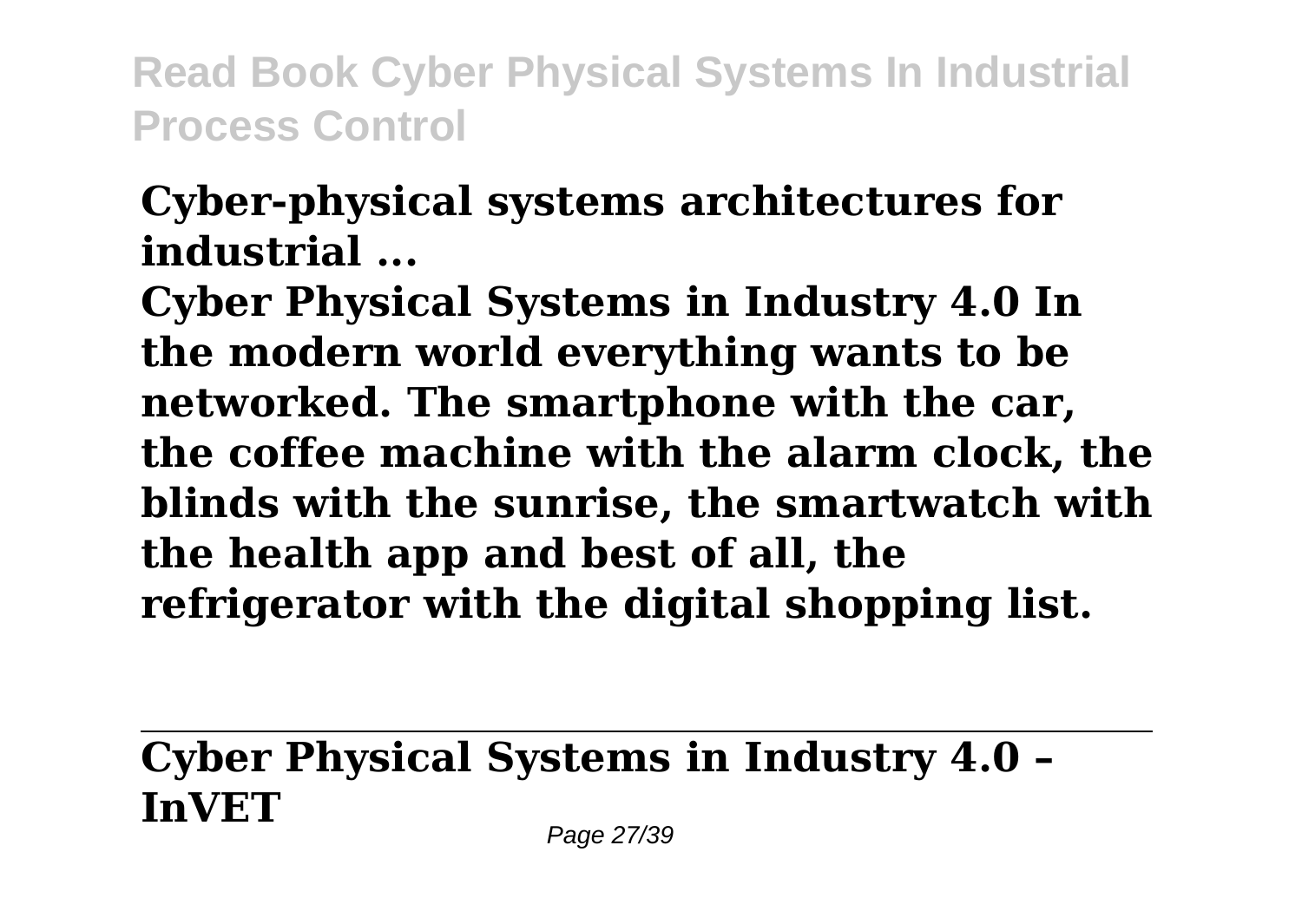**The Global Cyber Physical System Market report draws precise insights by examining the latest and prospective industry trends and helping readers recognize the products and services that are boosting revenue growth and profitability. The study performs a detailed analysis of all the significant factors, including drivers, constraints, threats ...**

**Cyber Physical System Market: Qualitative Analysis of the ...** Page 28/39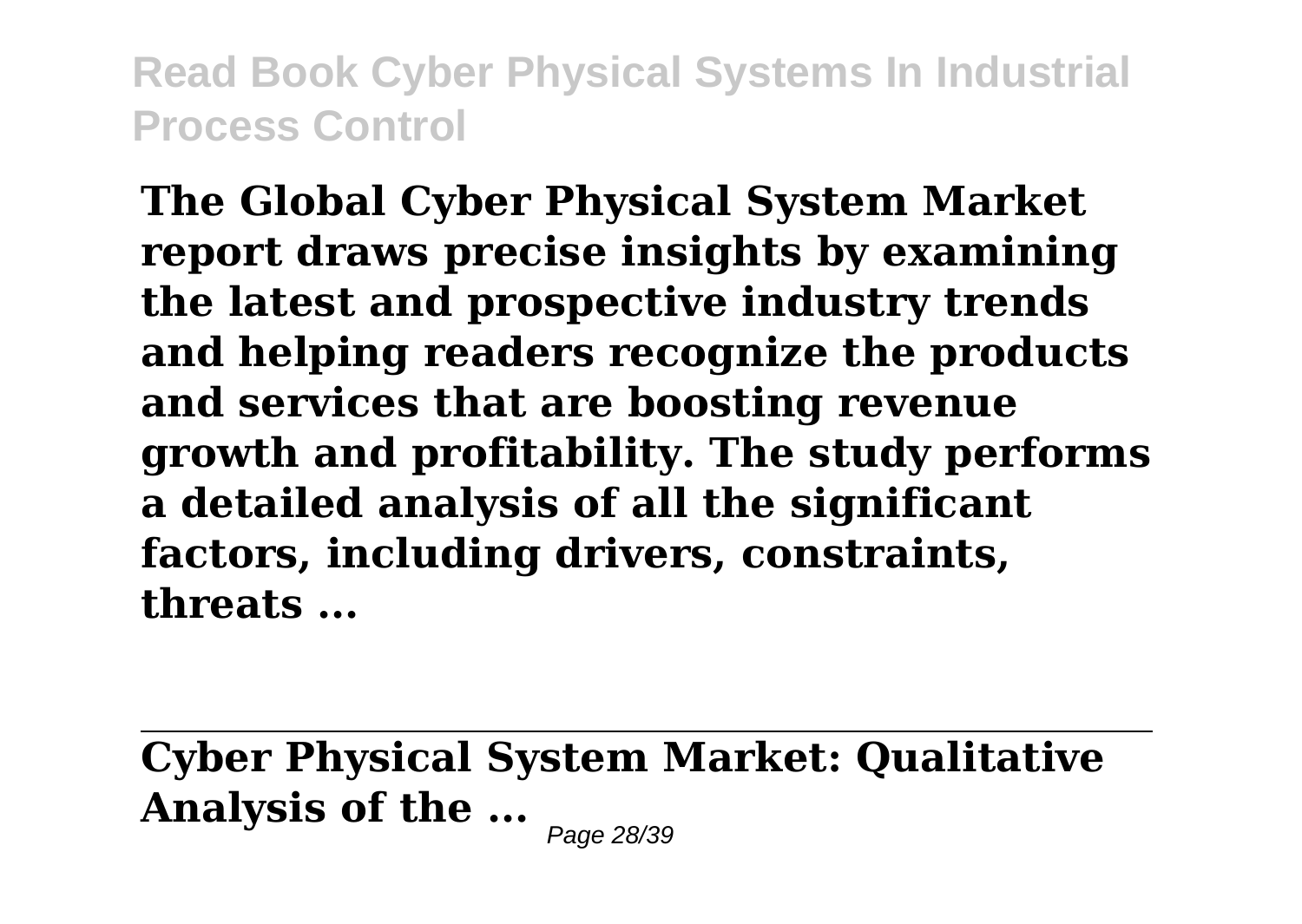**In this context, the recent riseof cyberphysical systems (CPSs) and smart, connected equipment paves the way for additional opportunities for the service business among the lifecycle and pivots of...**

**(PDF) The Impact of Cyber-physical Systems on Industrial ...**

**A cyberphysical system is a computer system in which a mechanism is controlled or monitored by computer-based algorithms. In cyber-physical systems, physical and** Page 29/39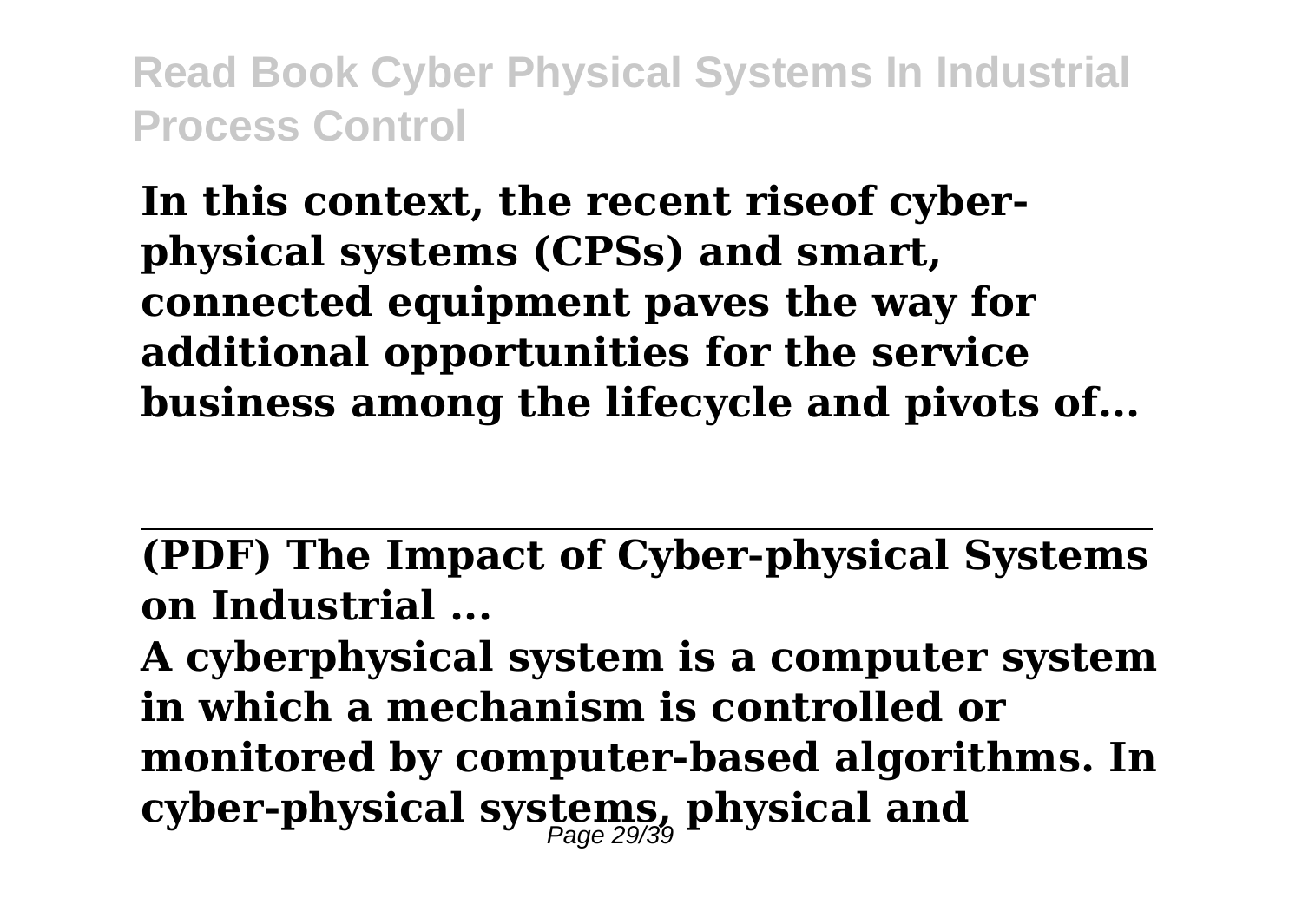**software components are deeply intertwined, able to operate on different spatial and temporal scales, exhibit multiple and distinct behavioral modalities, and interact with each other in ways that change with context. Examples of CPS include smart grid, autonomous automobile systems, medical monitoring, industrial control systems, robot**

**Cyber-physical system - Wikipedia Cyber Physical Systems (CPSs) are** Page 30/39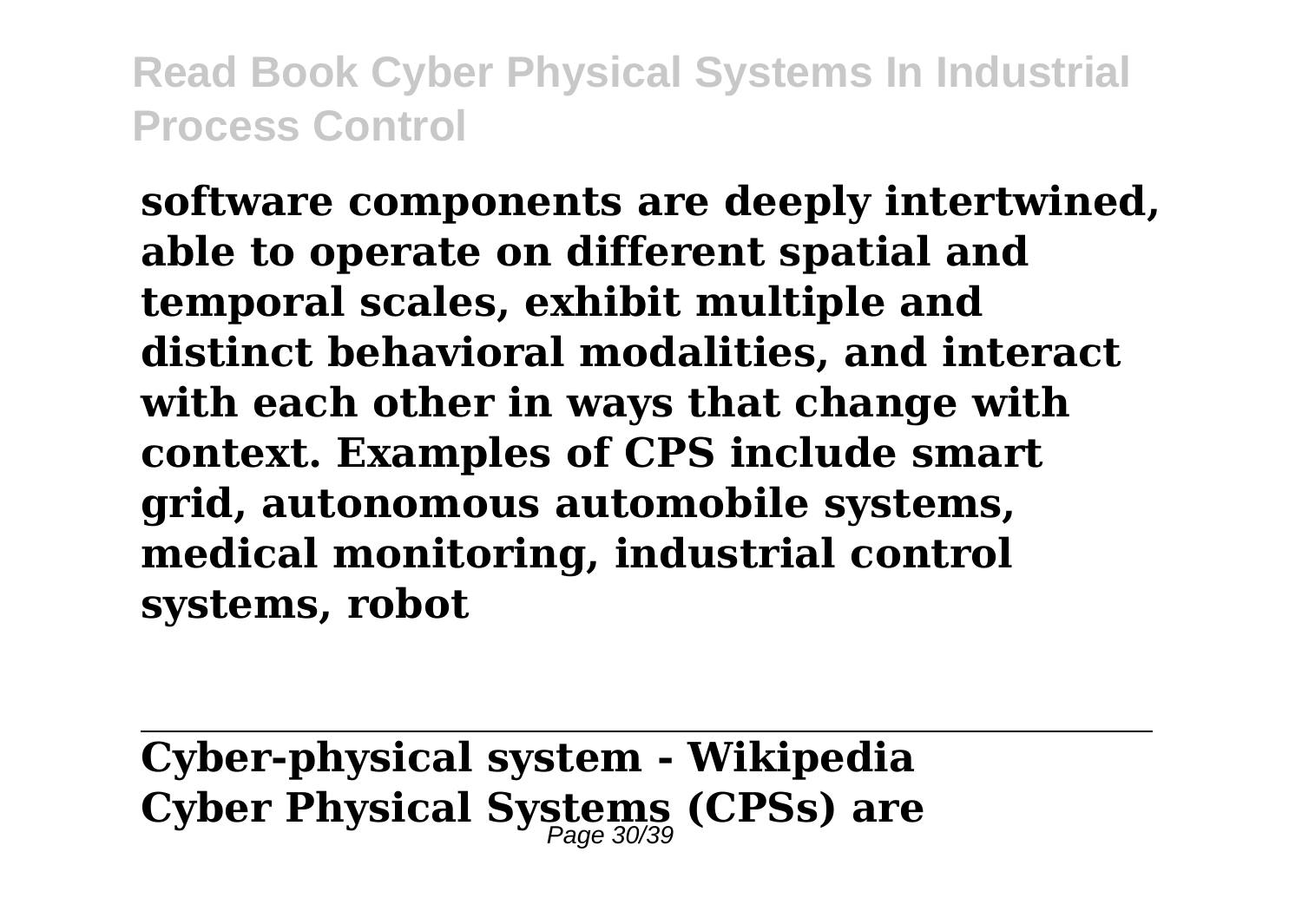**electronic control systems that control physical machines such as motors and valves in an industrial plant. In a networked environment, the security of the physical machines depends on the security of the electronic control systems, but cybersecurity is not typically the main design concern.**

**Security of Cyber-Physical Systems | CSIAC The implementation of supported lifetimes strategies for technologies is going to have a much greater impact on the defense** Page 31/39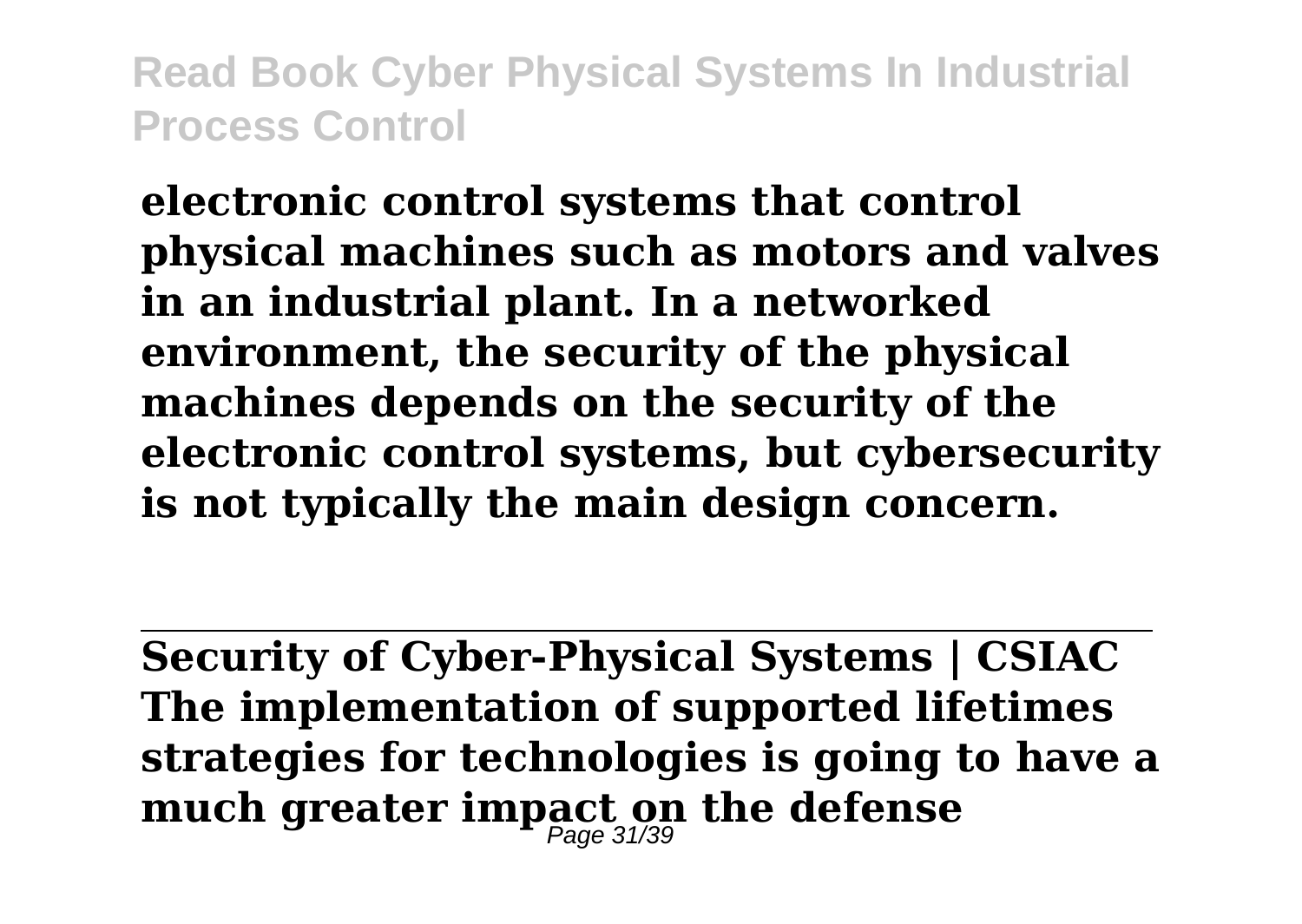**industrial base, as the requirement for adaptable modularity in the hitherto largely "designed for purpose" cyber-physical systems will increase component design and cost, with the added requirement that critical systems demand minimal or no system downtime.**

**Resilient Industrial Control Systems (ICS) & Cyber ... Industrial control systems typically involve a** large spectrum of overlapping cyber-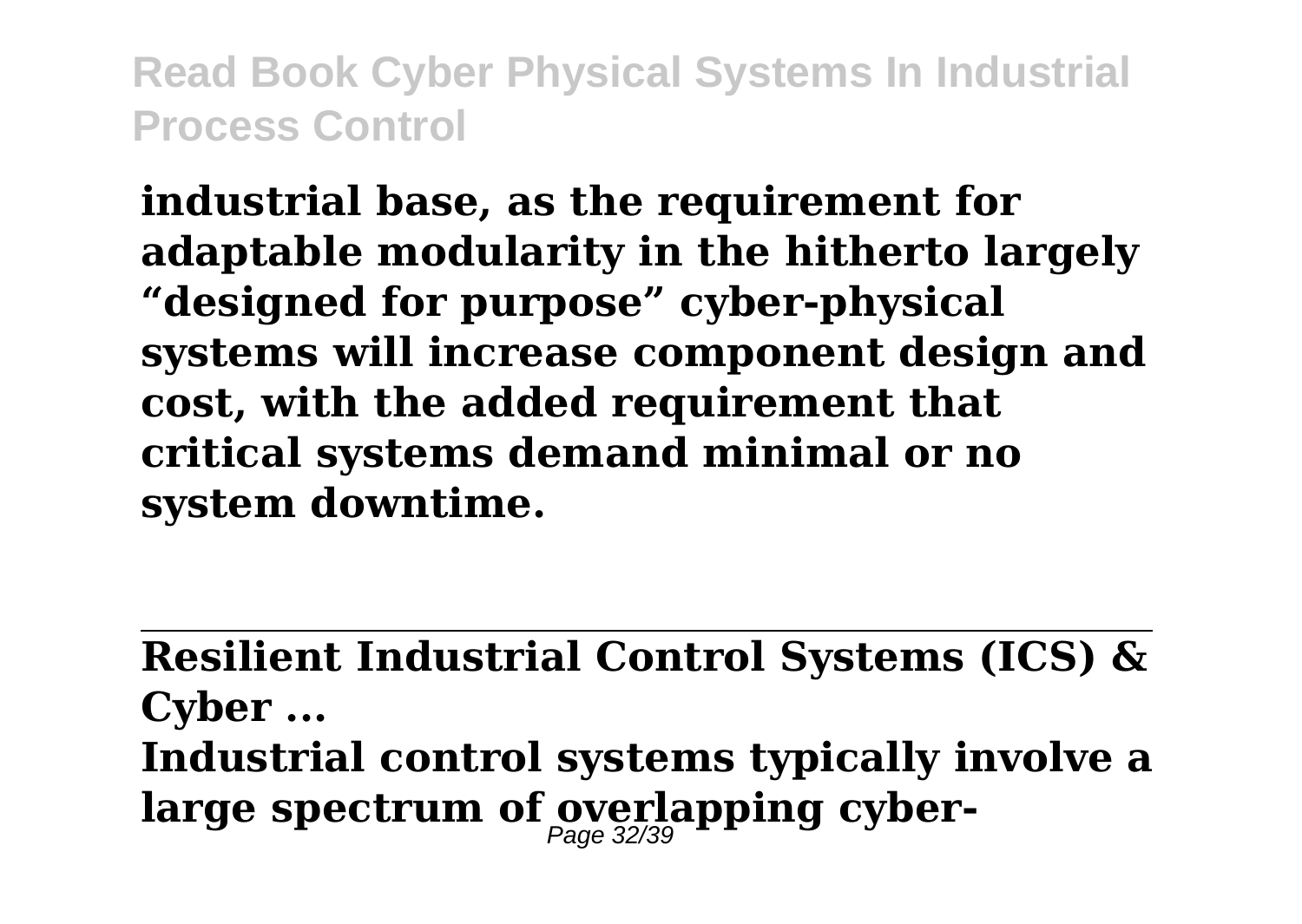**physical security measures used to protect their operational components. As such, understanding which security measures and ICS components should be compromised so as to disturb the normal operation of the system with minimal cost for an attacker is a challenging ...**

**Measuring cyber-physical security in industrial control ... Cyber-Physical Systems (CPS) comprise interacting digital, analog, physical, and** Page 33/39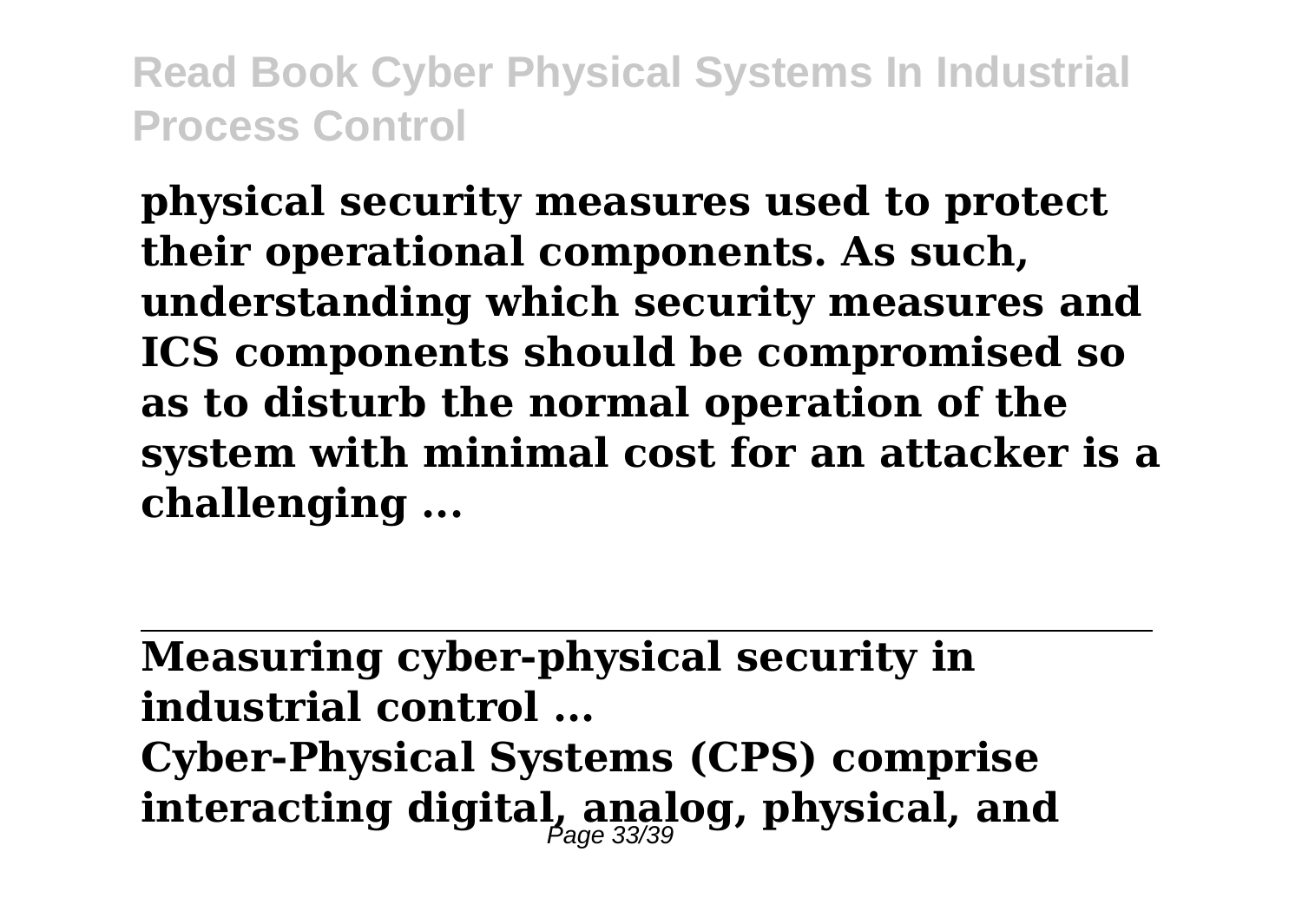**human components engineered for function through integrated physics and logic. These systems will provide the foundation of our critical infrastructure, form the basis of emerging and future smart services, and improve our quality of life in many areas.**

**Cyber-Physical Systems | NIST Over the last years, Industrial Control Systems (ICS) have become increasingly exposed to a wide range of cyber-physical threats. Efficient models and techniques** Page 34/39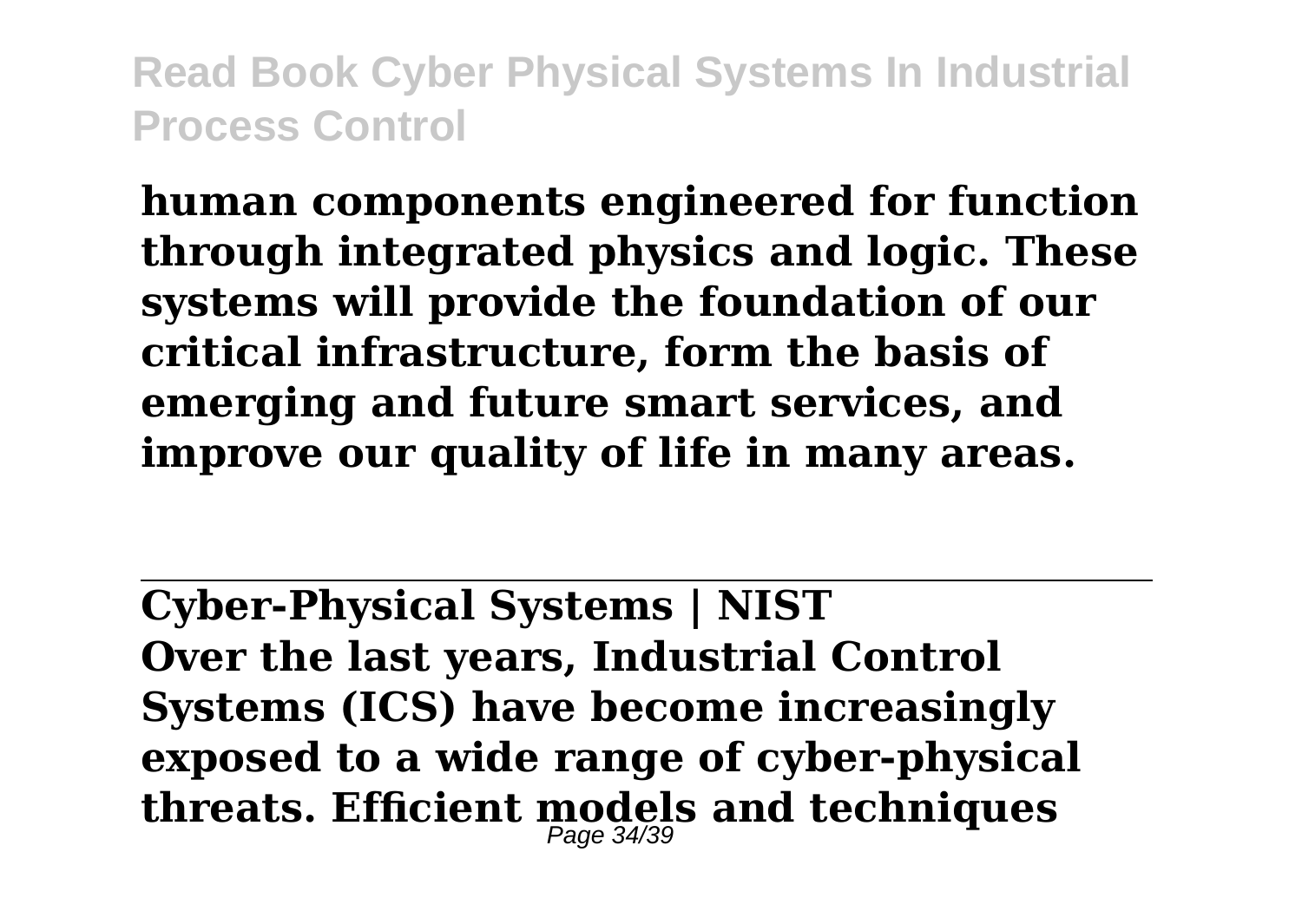**able to capture their complex structure and identify critical cyber-physical components are therefore essential. AND/OR graphs have proven very useful in this**

**Assessing Cyber-Physical Security in Industrial Control ...**

**Cyber-physical systems (CPSs) are a new generation of control systems and techniques that help promote prospective interdisciplinary research. A wide range of theories and methodologies are currently** Page 35/39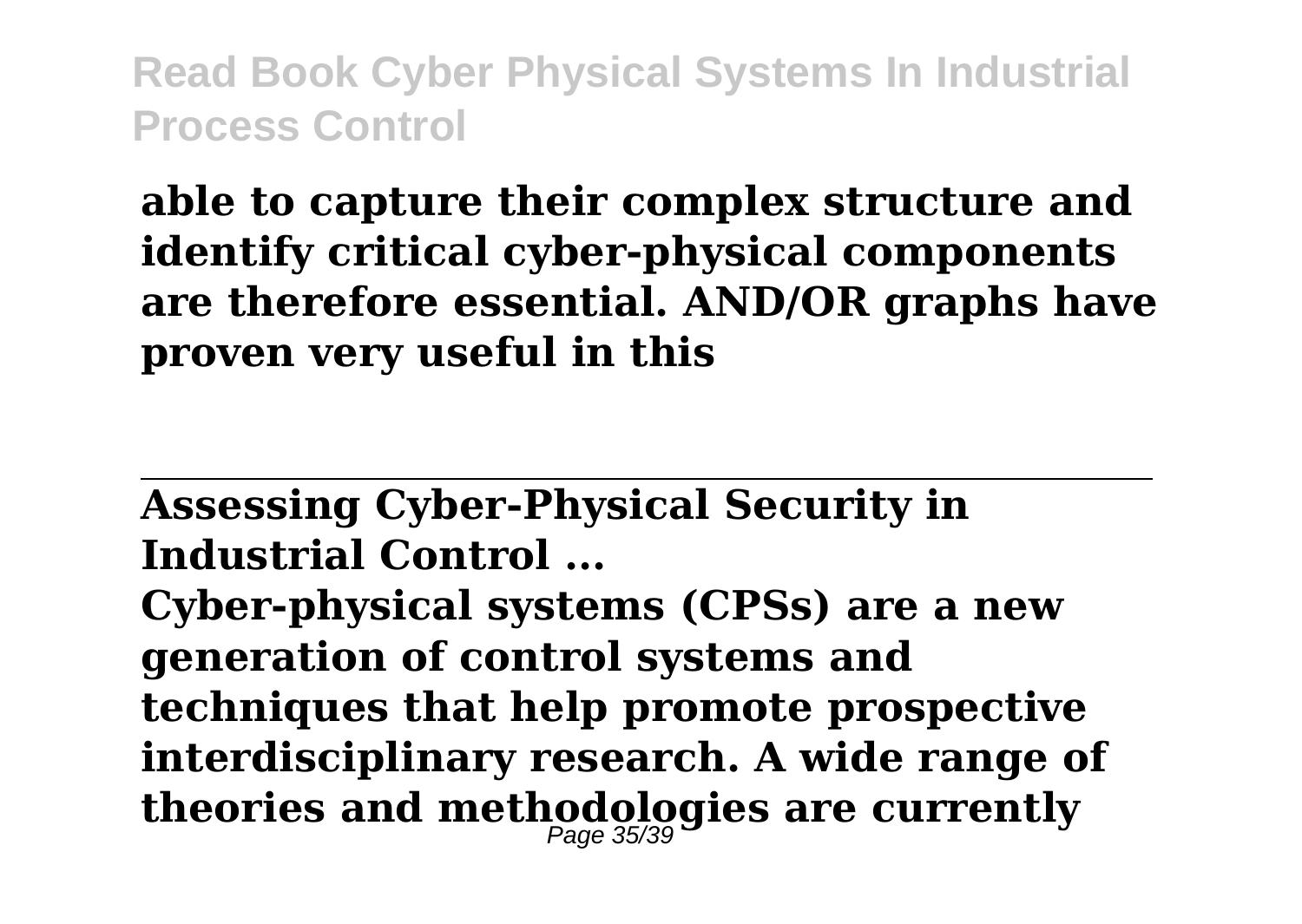## **being investigated and developed in this area to tackle various complex and challenging problems.**

#### **cyber physical systems and control [PDF] Download**

**Cyber-physical systems essentially enable us to make industrial systems capable to communicate and network them, which then adds to existing manufacturing possibilities. They result to new possibilities in areas such as structural health monitoring, track and** Page 36/39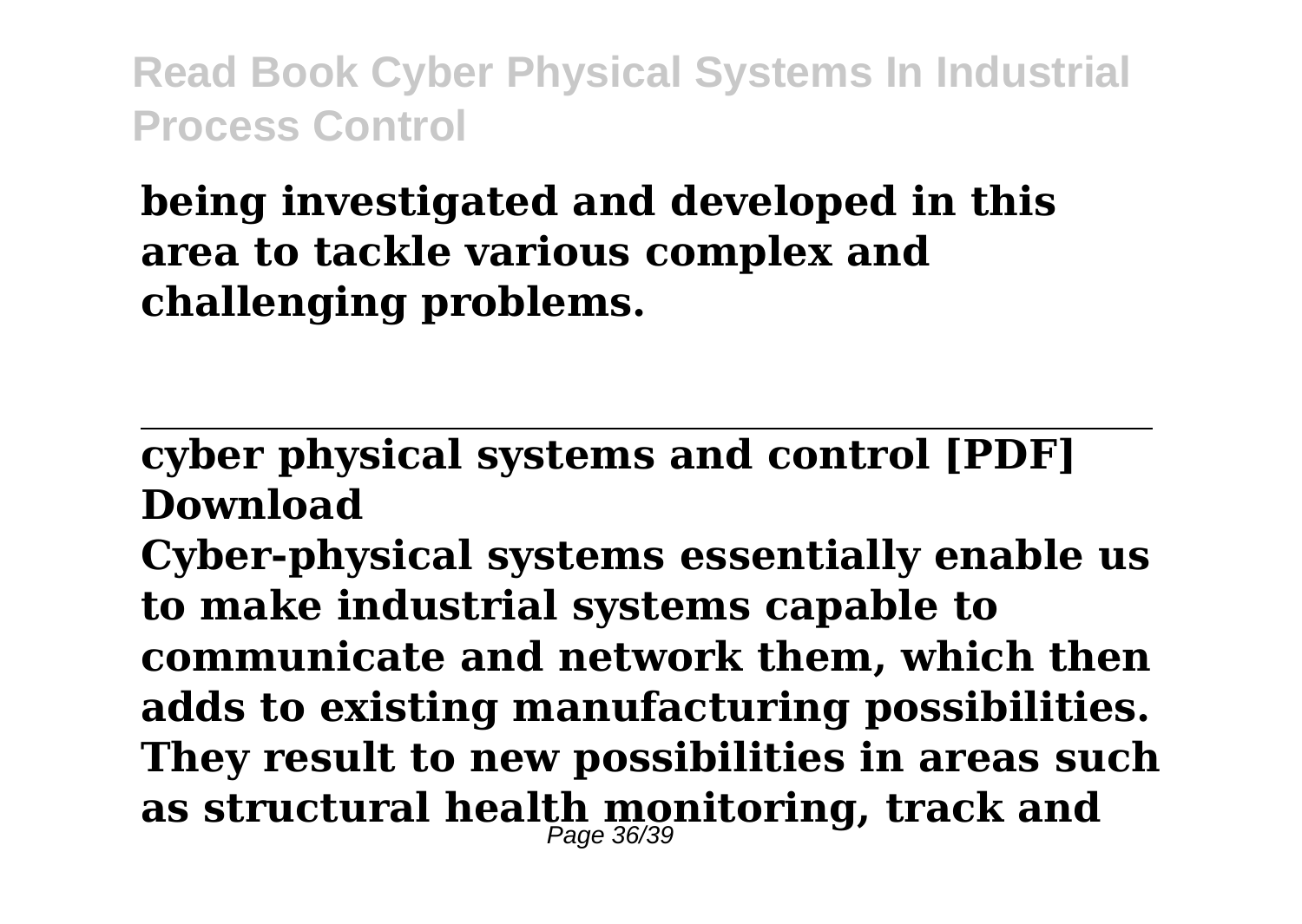#### **trace, remote diagnosis, remote services, remote control, condition monitoring, systems health monitoring and so forth.**

**Industry 4.0: fourth industrial revolution guide to ...**

**Design a cyber-physical system with minimal cost for the customer and for the company subject to system requirements constraints Design problem . ... Compliance: A Formulation Suitable for Industrial Applications A hybrid dynamical system with** Page 37/39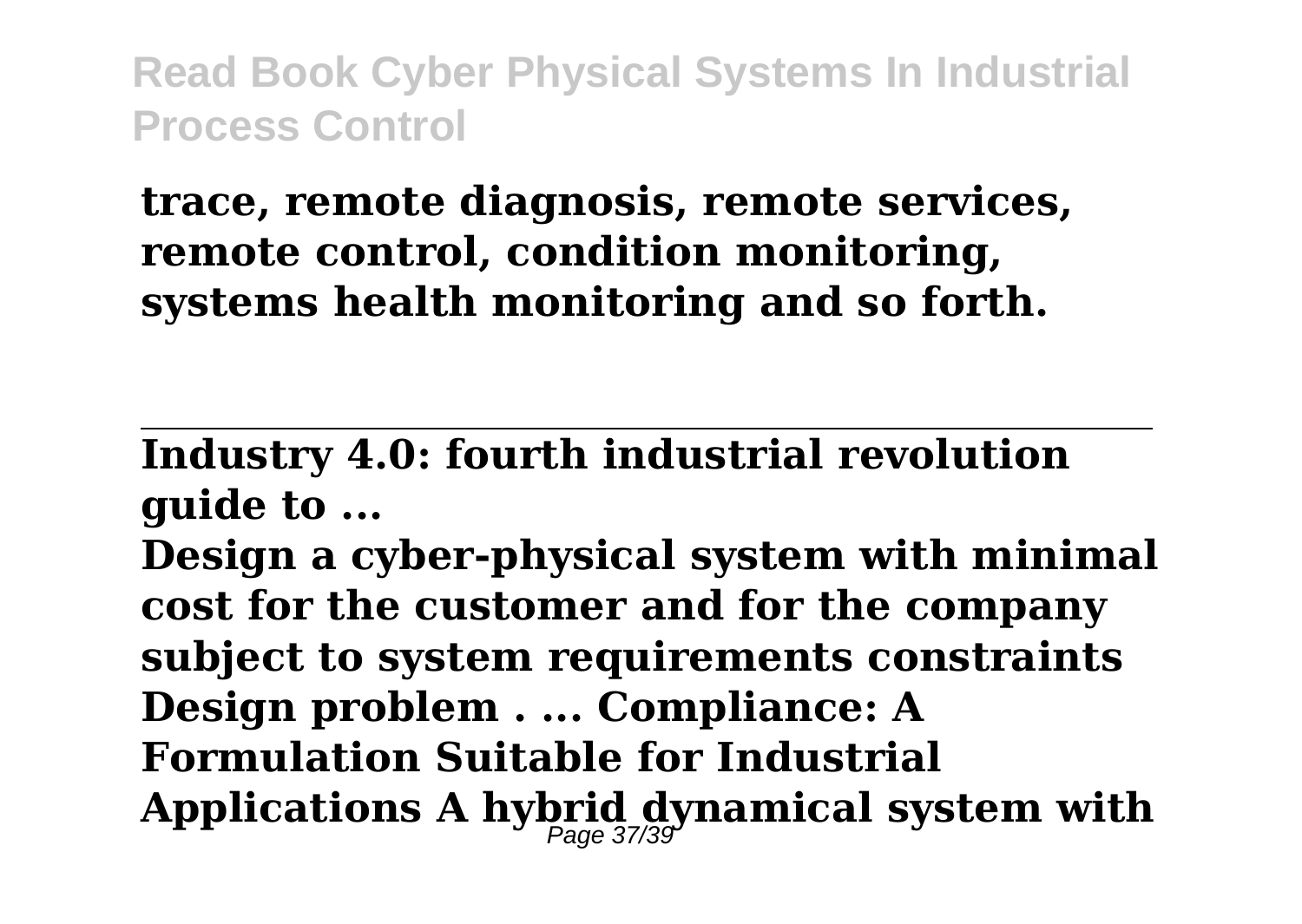#### **a specific controller is compliant with the system requirements if P**

**Control Design and Verification of Cyberphysical Systems ...**

**Electrical power systems are typical cyberphysical systems with sophisticated control and communication. With the high penetration of renewables, power electronics and demand response devices, as well as the tightly coupled cyber and physical networks, future power systems will** Page 38/39